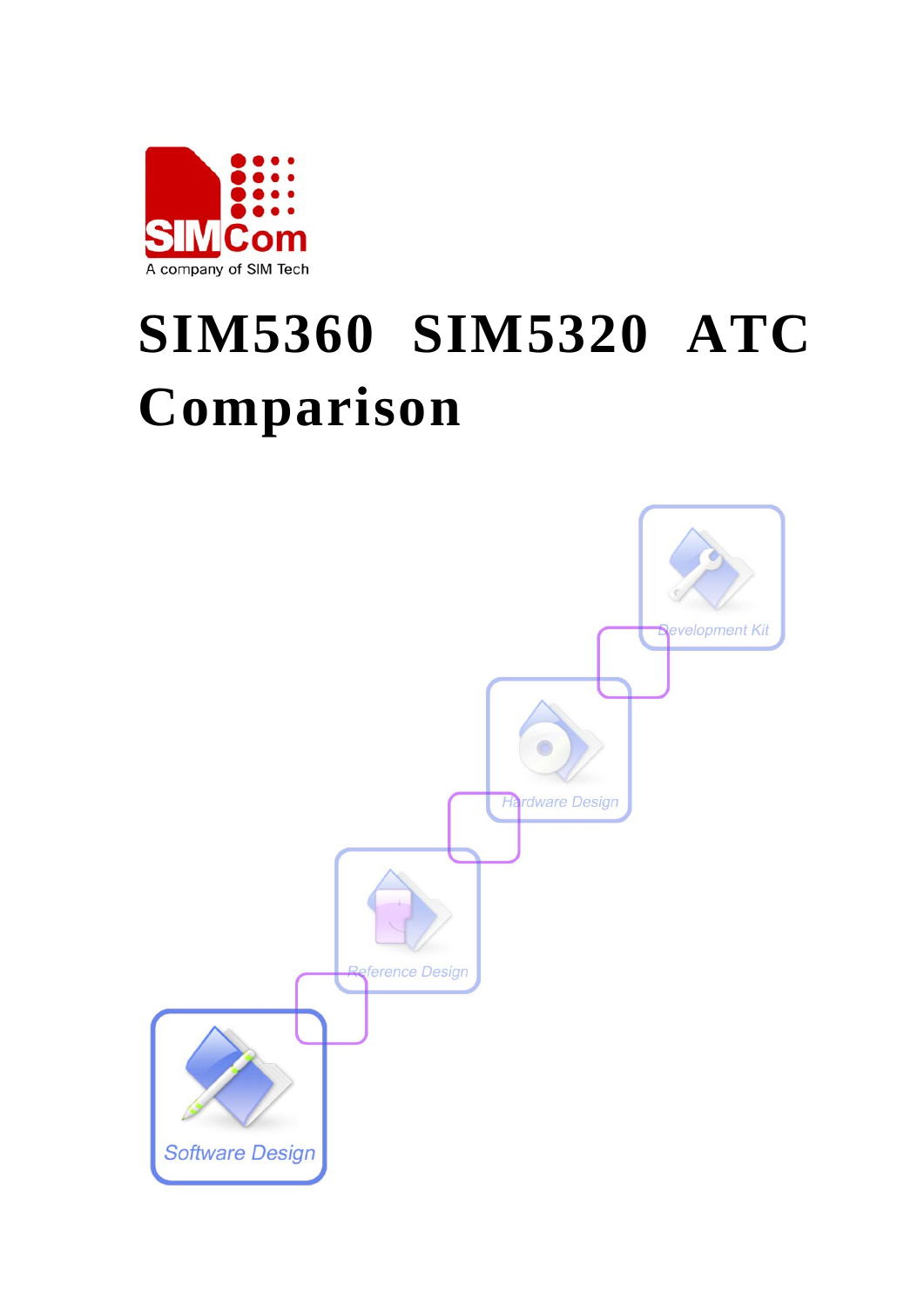

| <b>Document Title:</b> | SIM5360 SIM5320 ATC Comparison       |  |
|------------------------|--------------------------------------|--|
| <b>Version:</b>        | 0.02                                 |  |
| Date:                  | 2014-02-24                           |  |
| <b>Status:</b>         | Developing                           |  |
| <b>Document ID:</b>    | SIM5360_SIM5320_ATC_Comparison_V0.02 |  |

#### **General Notes**

SIMCom offers this information as a service to its customers, to support application and engineering efforts that use the products designed by SIMCom. The information provided is based upon requirements specifically provided to SIMCom by the customers. SIMCom has not undertaken any independent search for additional relevant information, including any information that may be in the customer's possession. Furthermore, system validation of this product designed by SIMCom within a larger electronic system remains the responsibility of the customer or the customer's system integrator. All specifications supplied herein are subject to change.

#### **Copyright**

This document contains proprietary technical information which is the property of SIMCom Limited., copying of this document and giving it to others and the using or communication of the contents thereof, are forbidden without express authority. Offenders are liable to the payment of damages. All rights reserved in the event of grant of a patent or the registration of a utility model or design. All specification supplied herein are subject to change without notice at any time.

*Copyright © Shanghai SIMCom Wireless Solutions Ltd. 2014*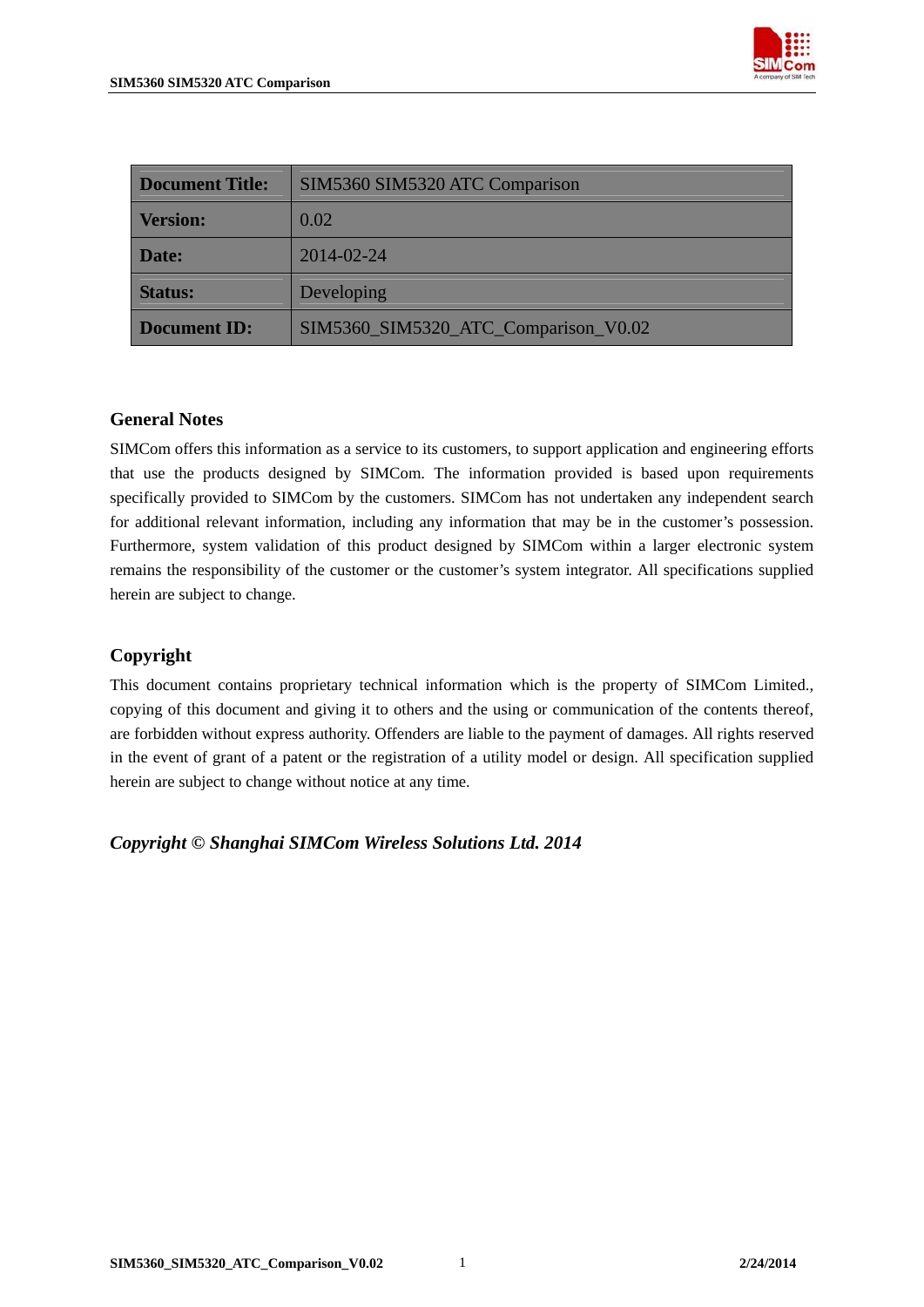

# <span id="page-2-0"></span>**Version History**

| Date            | <b>Version</b>    | <b>Chapter</b>        | <b>Comments</b>                                                                                                                                                                                                                                                                                                                                                                                                                                                                                           |
|-----------------|-------------------|-----------------------|-----------------------------------------------------------------------------------------------------------------------------------------------------------------------------------------------------------------------------------------------------------------------------------------------------------------------------------------------------------------------------------------------------------------------------------------------------------------------------------------------------------|
| $2014 - 1 - 6$  | V <sub>0.01</sub> | New Version           |                                                                                                                                                                                                                                                                                                                                                                                                                                                                                                           |
| $2014 - 1 - 24$ | V <sub>0.02</sub> | <b>Modify Version</b> | 1, In 3.1 AT*CNTI command, sim5320 does not<br>support HSUPA, delete the command<br>2. It does not need 5.7 AT+CUSBMSS, delete the<br>command<br>3. Fota: It has no difference with sim5360 and<br>sim5320, delete the difference of the function<br>describtion<br>4, In 10.1.1 AT+CFTPSPUTFILE command, add a<br>describtion to mark No.2 and No.3 the two issues<br>are not support<br>5, 7.1 AT&F command: In default table sim5360 is<br>should not different with sim5320, modify the<br>difference |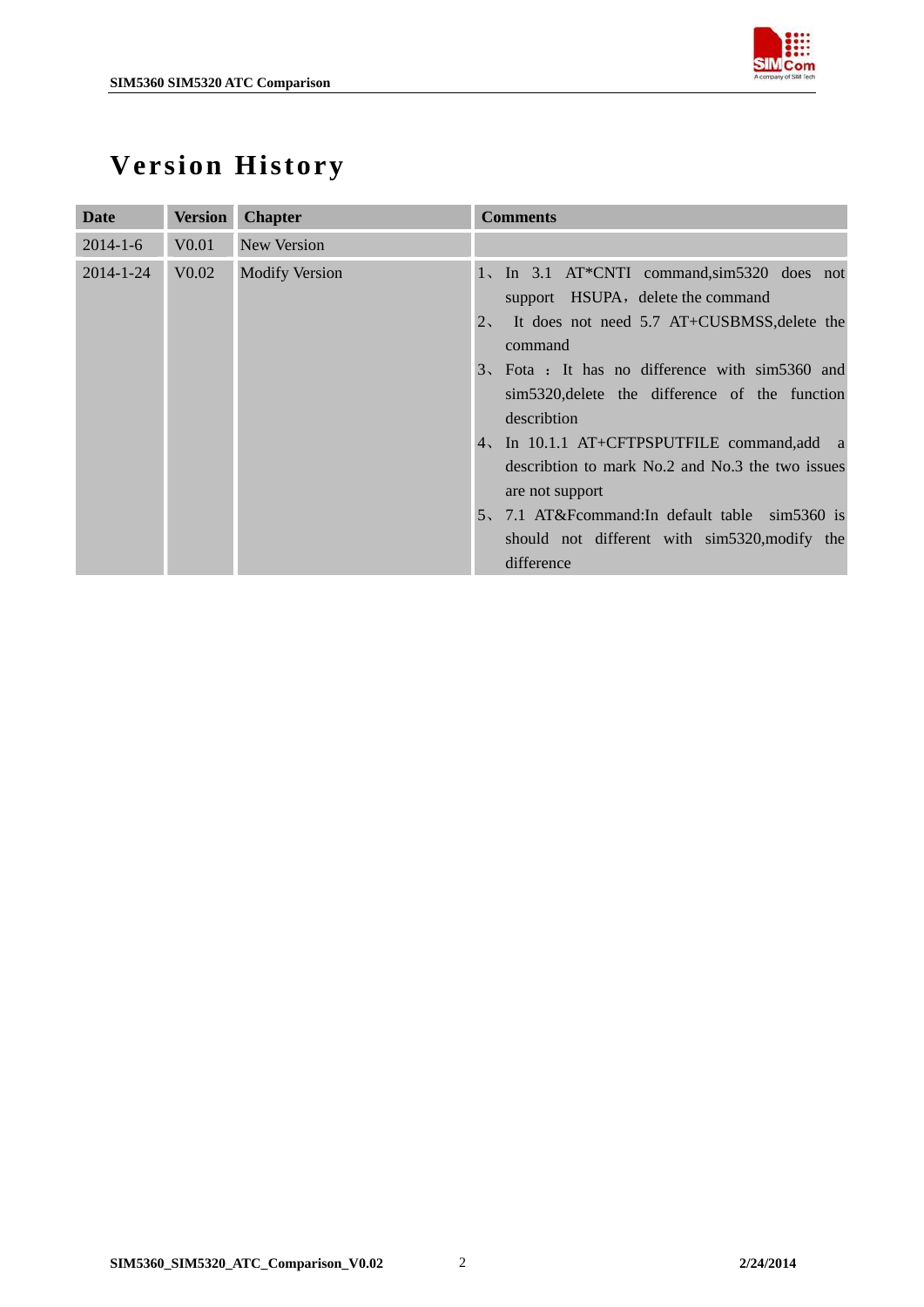

# <span id="page-3-0"></span>Contents

| 1                                                                            |  |  |  |
|------------------------------------------------------------------------------|--|--|--|
| 1.1                                                                          |  |  |  |
| 1.2                                                                          |  |  |  |
| 1.3                                                                          |  |  |  |
| 1.4                                                                          |  |  |  |
| 2                                                                            |  |  |  |
| 2.1                                                                          |  |  |  |
| 2.2                                                                          |  |  |  |
| 3                                                                            |  |  |  |
| 3.1                                                                          |  |  |  |
| 4                                                                            |  |  |  |
| 4.1                                                                          |  |  |  |
| 4.2                                                                          |  |  |  |
| 4.3                                                                          |  |  |  |
| 4.4                                                                          |  |  |  |
| 5                                                                            |  |  |  |
| 5.1                                                                          |  |  |  |
| 5.2                                                                          |  |  |  |
| 5.3<br>AT+CRXGAIN                                                            |  |  |  |
| 5.4                                                                          |  |  |  |
| 5.5                                                                          |  |  |  |
| AT+CGFUNC<br>5.6                                                             |  |  |  |
| 5.7                                                                          |  |  |  |
| AT+CMTE Whether Shut Down the Module For High and Low Temperature  13<br>5.8 |  |  |  |
| 6                                                                            |  |  |  |
| 6.1                                                                          |  |  |  |
| $7\overline{ }$                                                              |  |  |  |
| 7.1<br>AT+CGDCONT                                                            |  |  |  |
| 7.2<br>AT+CGTFT                                                              |  |  |  |
| 7.3<br>AT+CGQREQ                                                             |  |  |  |
| 7.4<br>AT+CGEQREQ                                                            |  |  |  |
| 7.5<br>AT+CGQMIN                                                             |  |  |  |
| 7.6                                                                          |  |  |  |
| 8                                                                            |  |  |  |
| 8.1                                                                          |  |  |  |
| 8.2<br>AT+CGSOCKQREQ                                                         |  |  |  |
| 8.3                                                                          |  |  |  |
| 8.4                                                                          |  |  |  |
| 8.5                                                                          |  |  |  |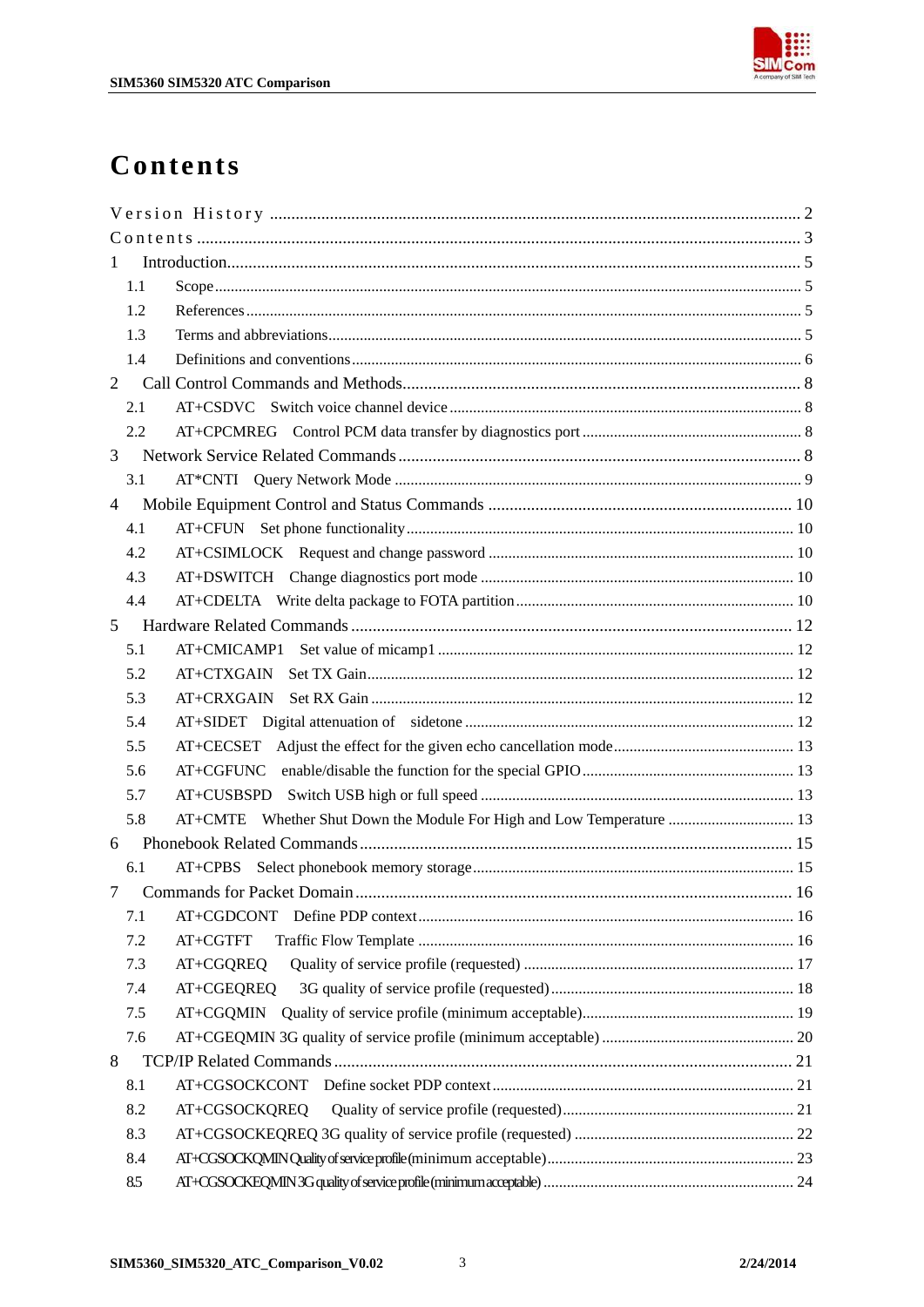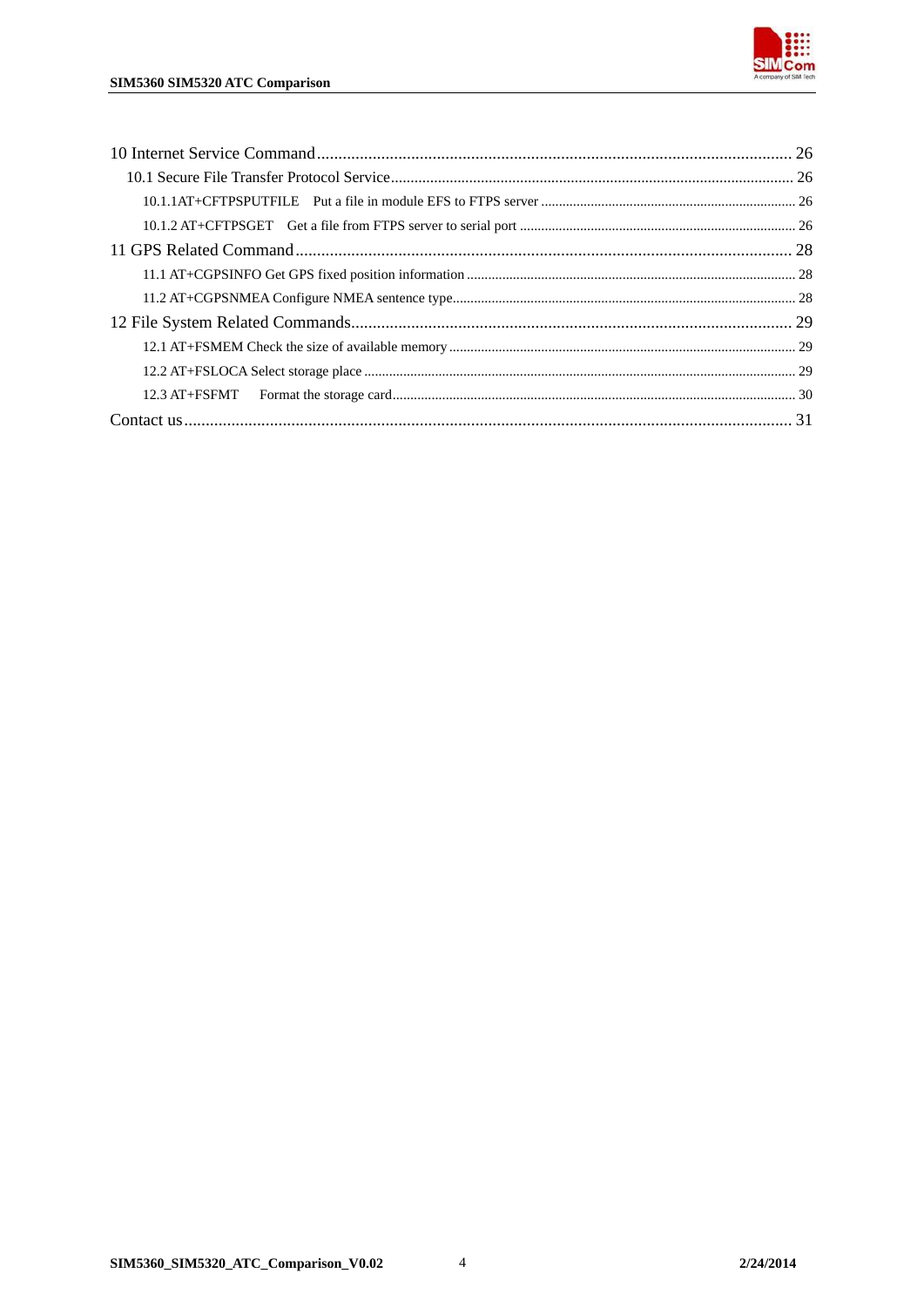## <span id="page-5-0"></span>**1 Introduction**

#### **1.1 Scope**

The document describes the AT Command Comparison between the SIMCom Module SIM5360 and SIM5320.

Prior to using the Module, please read this document and the [Version History](#page-2-0) to know the difference from the previous document.

#### **1.2 References**

The present document is based on the following standards:

- [1] ETSI GSM 01.04: Abbreviations and acronyms.
- [2] 3GPP TS 27.005: Use of Data Terminal Equipment Data Circuit terminating Equipment (DTE DCE) interface for Short Message Service (SMS) and Cell Broadcast Service (CBS).
- [3] 3GPP TS 27.007: AT command set for User Equipment (UE).
- [4] WAP-224-WTP-20010710-a
- [5] WAP-230-WSP-20010705-a
- [6] WAP-209-MMSEncapsulation-20010601-a
- [7] 3GPP2 C.R1001-C, Administration of Parameter Value Assignments for cdma2000 Wideband Spread Spectrum Standards, January 2002

#### **1.3 Terms and abbreviations**

For the purposes of the present document, the following abbreviations apply:

- AT ATtention; the two-character abbreviation is used to start a command line to be sent from TE/DTE to TA/DCE
- CSD Circuit Switched Data
- DCE Data Communication Equipment; Data Circuit terminating Equipment
- DCS Digital Cellular Network
- **DTE** Data Terminal Equipment
- DTMF Dual Tone Multi–Frequency
- EDGE Enhanced Data GSM Environment
- EGPRS Enhanced General Packet Radio Service
- GPIO General–Purpose Input/Output
- GPRS General Packet Radio Service
- GSM Global System for Mobile communications
- HSDPA High Speed Downlink Packet Access
- HSUPA High Speed Uplink Packet Access
- I2C Inter–Integrated Circuit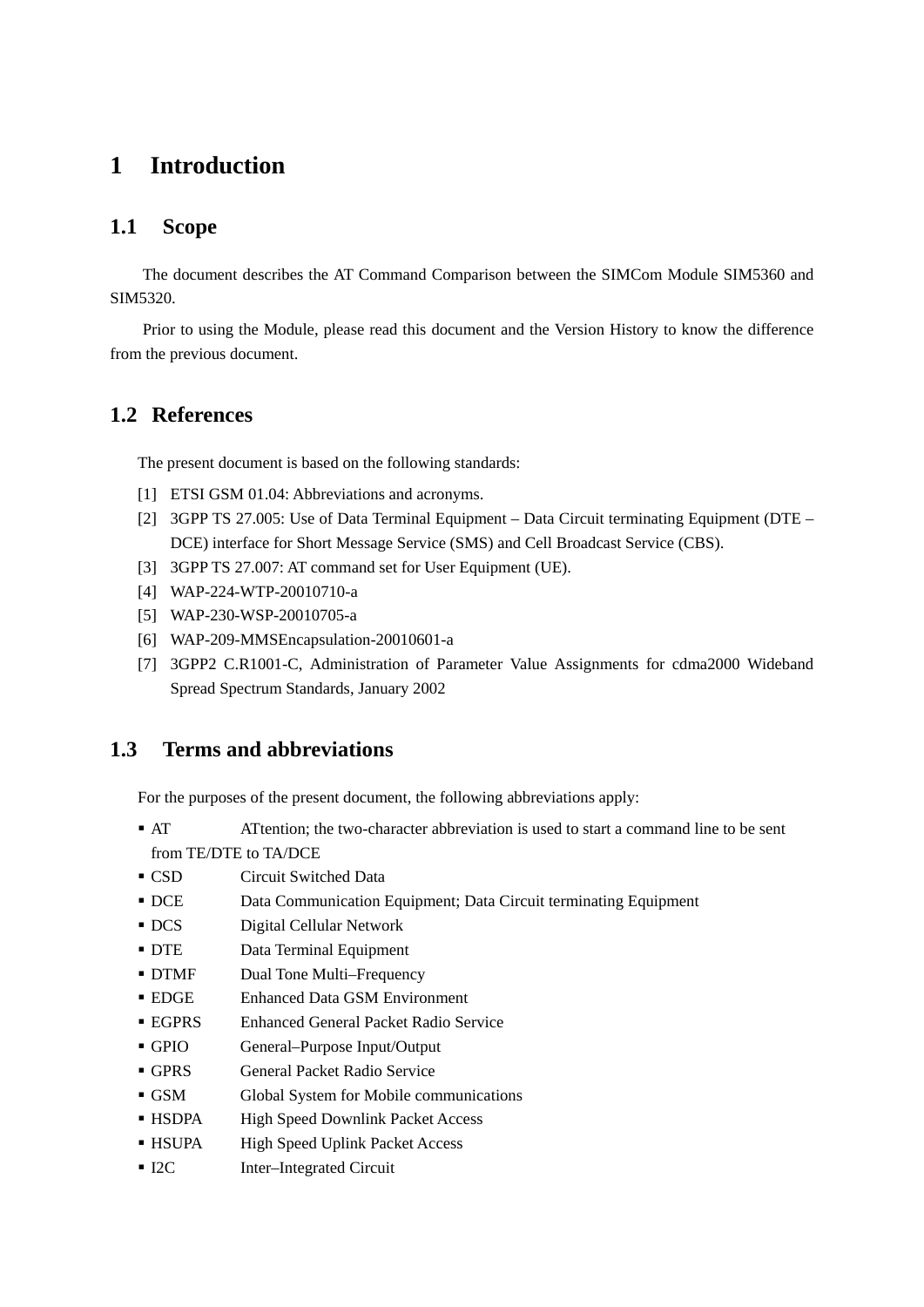

- <span id="page-6-0"></span>**IMEI** International Mobile station Equipment Identity
- **IMSI** International Mobile Subscriber Identity
- ME Mobile Equipment
- MO Mobile–Originated
- MS Mobile Station
- MT Mobile–Terminated: Mobile Termination
- **PCS** Personal Communication System
- PDU Protocol Data Unit
- PIN Personal Identification Number
- PUK Personal Unlock Key
- SIM Subscriber Identity Module
- **SMS** Short Message Service
- SMS–SC Short Message Service Service Center
- TA Terminal Adaptor; e.g. a data card (equal to DCE)
- TE Terminal Equipment; e.g. a computer (equal to DTE)
- UE User Equipment
- UMTS Universal Mobile Telecommunications System
- USIM Universal Subscriber Identity Module
- WCDMA Wideband Code Division Multiple Access
- FTP File Transfer Protocol
- HTTP Hyper Text Transfer Protocol
- **POP3** Post Office Protocol Version 3
- POP3 client An client that can receive e-mail from POP3 server over TCP session
- RTC Real Time Clock
- **SMTP** Simple Mail Transfer Protocol
- SMTP client An client that can transfer text-based e-mail to SMTP server over TCP session
- URC Unsolicited Result Code
- MMS Multimedia message system

#### **1.4 Definitions and conventions**

1. For the purposes of the present document, the following syntactical definitions apply:

| $<$ CR>                  | Carriage return character.                                                                                                                                                                                                                                                                |
|--------------------------|-------------------------------------------------------------------------------------------------------------------------------------------------------------------------------------------------------------------------------------------------------------------------------------------|
| $<$ LF $>$               | Linefeed character.                                                                                                                                                                                                                                                                       |
| $\langle \ldots \rangle$ | Name enclosed in angle brackets is a syntactical element. Brackets themselves do not<br>appear in the command line.                                                                                                                                                                       |
| $\left[\ldots\right]$    | Optional subparameter of AT command or an optional part of TA information response<br>is enclosed in square brackets. Brackets themselves do not appear in the command line.<br>If subparameter is not given, its value equals to its previous value or the recommended<br>default value. |
| underline                | Underlined defined subparameter value is the recommended default setting or factory<br>setting.                                                                                                                                                                                           |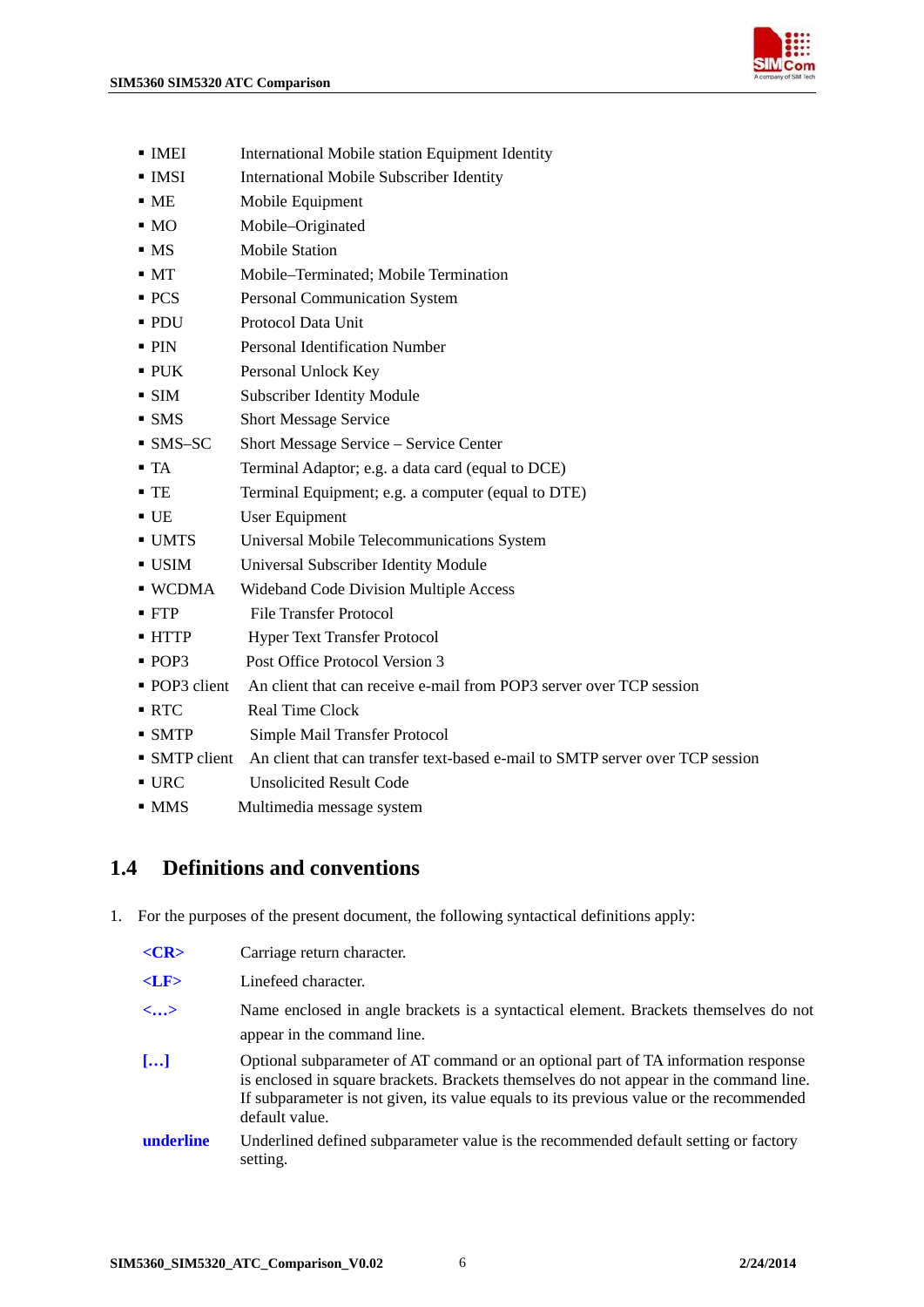- 2. Document conventions:
	- ♦ Display the examples of AT commands with *Italic* format.
	- ♦ Not display *blank-line* between command line and responses or inside the responses.
	- ♦ Generally, the characters <CR> and <LF> are intentionally omitted throughout this document.
	- ♦ If command response is ERROR, not list the ERROR response inside command syntax.

NOTE AT commands and responses in figures may be not following above conventions.

3. Special marks for commands or parameters:

|            | $SIM PIN - Is the command PIN protected?$                |  |                                                                                |
|------------|----------------------------------------------------------|--|--------------------------------------------------------------------------------|
|            | YES – AT command can be used only when SIM PIN is READY. |  |                                                                                |
|            | pending.                                                 |  | $NO - AT$ command can be used when SIM card is absent or SIM PIN validation is |
| References |                                                          |  | - Where is the derivation of command?                                          |
|            |                                                          |  | 3GPP TS 27.007 - 3GPP Technical Specification 127 007.                         |
|            | V.25ter                                                  |  | $-$ ITU–T Recommendation V.25 ter.                                             |
|            | Vendor                                                   |  | - The command is supported by SIMCom.                                          |
|            |                                                          |  |                                                                                |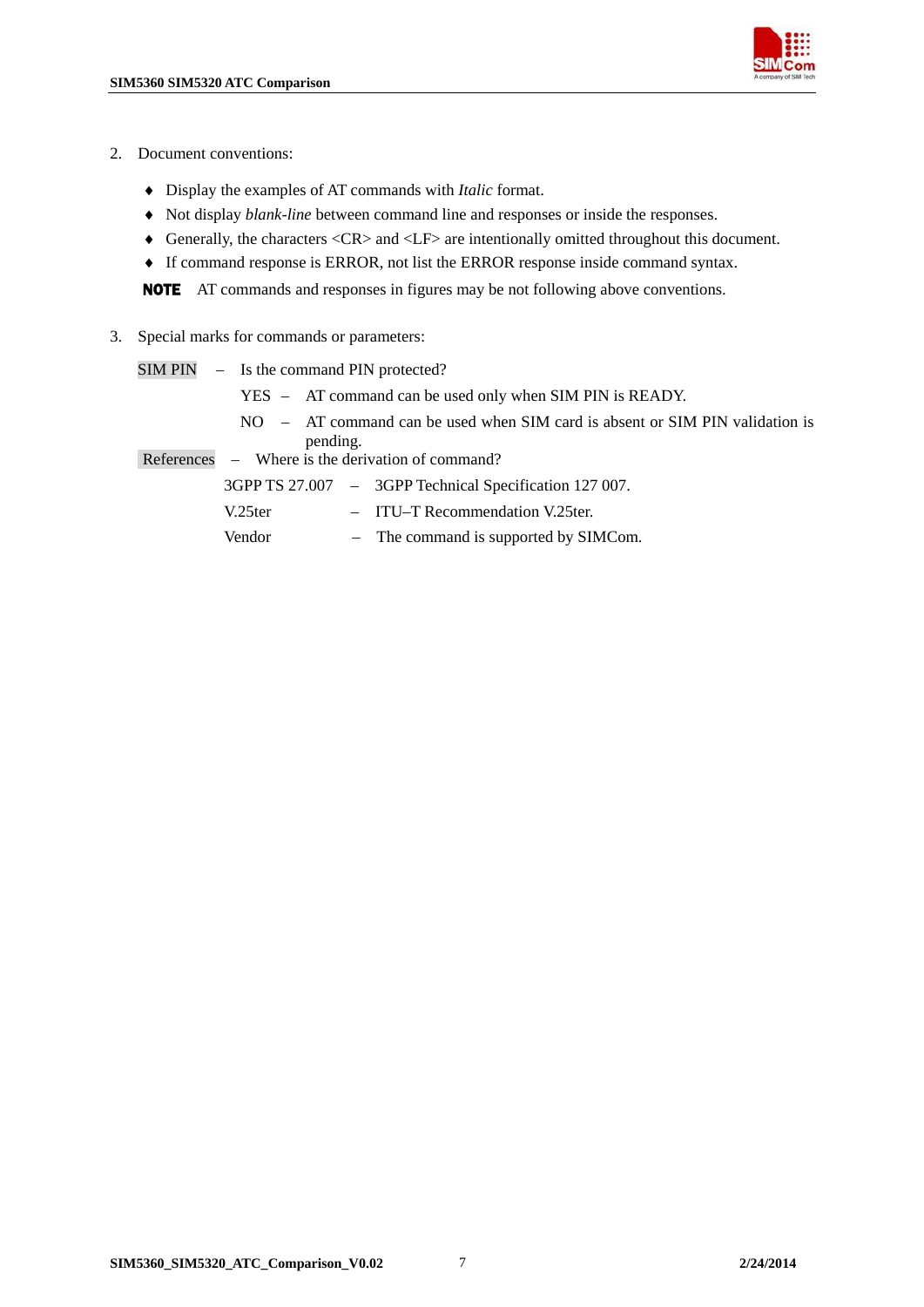

# <span id="page-8-0"></span>**2 Call Control Commands and Methods**

## **2.1 AT+CSDVC Switch voice channel device**

| SIM5360                    |                                                    | <b>SIM5320</b>                                                                  |
|----------------------------|----------------------------------------------------|---------------------------------------------------------------------------------|
| $AT+CSDVC=$                |                                                    | $AT+CSDVC=[, ]$                                                                 |
| OK.                        |                                                    | OK.                                                                             |
| Defined values:            |                                                    | Defined values:                                                                 |
|                            |                                                    |                                                                                 |
| $<$ dev $>$ :              |                                                    | $<$ dev $>$ :                                                                   |
| - handset                  |                                                    | $1 -$ handset                                                                   |
| $3 - \text{speaker phone}$ |                                                    | $3 - \text{speaker phone}$                                                      |
|                            |                                                    | 4 – PCM interface                                                               |
|                            |                                                    | $<$ save $>$ :                                                                  |
|                            |                                                    | $\frac{0}{0}$ – temporary voice device setting, after                           |
|                            |                                                    | reboot it will be resumed.                                                      |
|                            |                                                    | 1 – permanent voice device setting.                                             |
|                            |                                                    |                                                                                 |
| <b>Difference</b>          | currently and not support Parameter <save>.</save> | Parameter <dev> is different, SIM5360 only support external PCM interface</dev> |

## **2.2 AT+CPCMREG Control PCM data transfer by diagnostics port**

| SIM <sub>5360</sub>                                      | SIM <sub>5320</sub>                                 |
|----------------------------------------------------------|-----------------------------------------------------|
| Not support this command                                 | $AT+CPCMREG=?$                                      |
|                                                          | +CPCMREG: (list of supported $\langle n \rangle$ s) |
|                                                          | OK                                                  |
| SIM5360 does not support this command now.<br>Difference |                                                     |

# **3 Network Service Related Commands**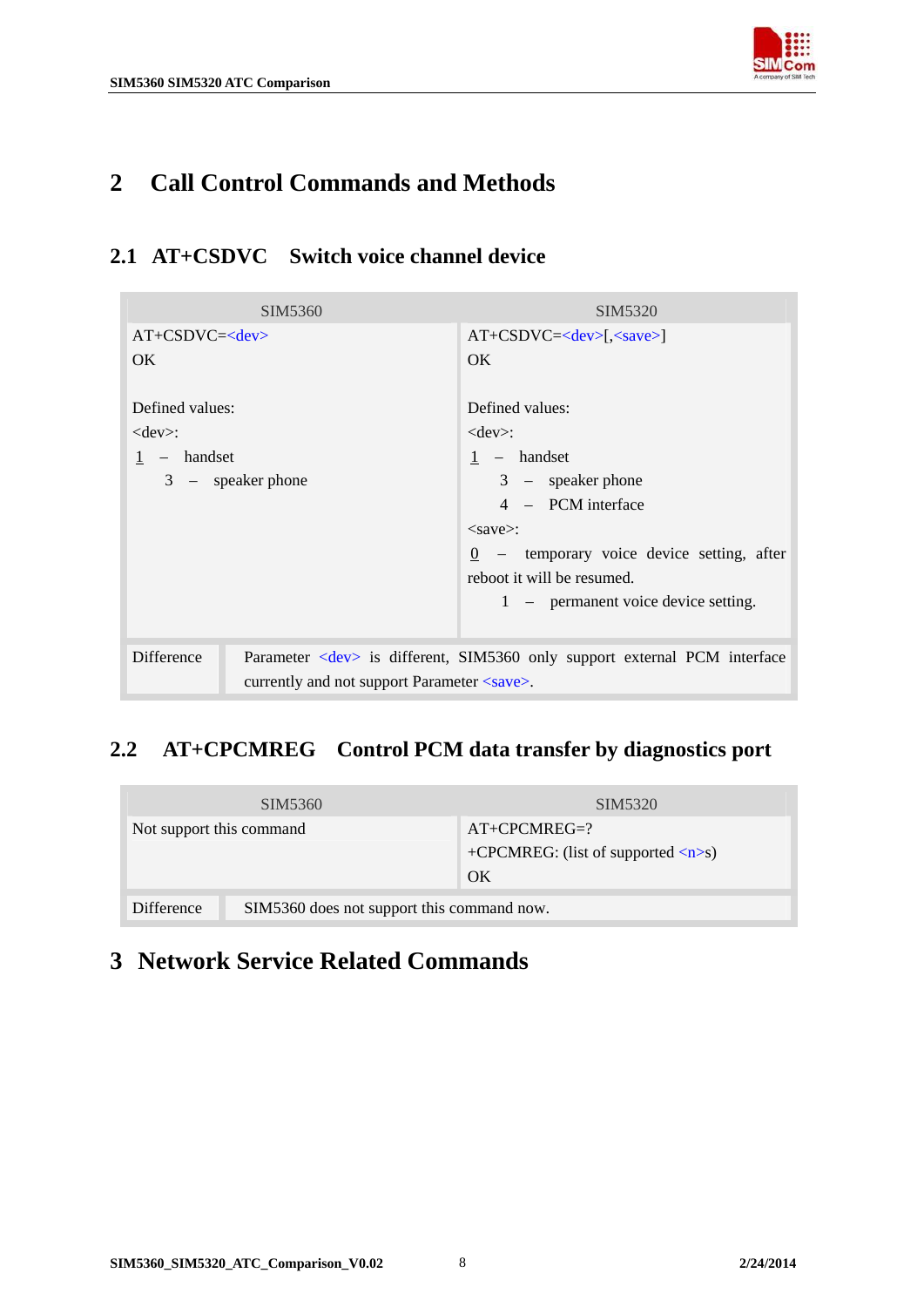

# <span id="page-9-0"></span>**3.1 AT\*CNTI Query Network Mode**

| SIM5360                                                            | SIM5320                                                                   |
|--------------------------------------------------------------------|---------------------------------------------------------------------------|
| AT*CNTI?                                                           | AT*CNTI?                                                                  |
| *CNTI: <cnti_option>, <network_mode></network_mode></cnti_option>  | *CNTI: <cnti_option>, <network_mode></network_mode></cnti_option>         |
| OK                                                                 | OK                                                                        |
|                                                                    |                                                                           |
| Defined values:                                                    | Defined values:                                                           |
| <network_mode>:</network_mode>                                     | <network mode="">:</network>                                              |
| <b>NONE</b>                                                        | <b>NONE</b>                                                               |
| <b>GSM</b>                                                         | <b>GSM</b>                                                                |
| <b>GPRS</b>                                                        | <b>GPRS</b>                                                               |
| <b>EDGE</b>                                                        | <b>EDGE</b>                                                               |
| <b>UMTS</b>                                                        | <b>UMTS</b>                                                               |
| <b>HSDPA</b>                                                       | <b>HSDPA</b>                                                              |
| <b>HSUPA</b>                                                       |                                                                           |
| <b>HSPA</b>                                                        |                                                                           |
|                                                                    |                                                                           |
| AT*CNTI =< CNTI_option>                                            | $AT*CNTI = CNTI_option>$                                                  |
| *CNTI: <cnti_option>, <network_mode>s</network_mode></cnti_option> | *CNTI: <cnti_option>, <network_mode>s</network_mode></cnti_option>        |
| OK                                                                 | OK                                                                        |
| <b>ERROR</b>                                                       | <b>ERROR</b>                                                              |
|                                                                    |                                                                           |
| Defined values:                                                    | Defined values:                                                           |
| <network_mode>:</network_mode>                                     | <network_mode>:</network_mode>                                            |
| <b>NONE</b>                                                        | <b>NONE</b>                                                               |
| <b>GSM</b>                                                         | <b>GSM</b>                                                                |
| <b>GPRS</b>                                                        | <b>GPRS</b>                                                               |
| <b>EDGE</b>                                                        | <b>EDGE</b>                                                               |
| <b>UMTS</b>                                                        | <b>UMTS</b>                                                               |
| <b>HSDPA</b>                                                       | <b>HSDPA</b>                                                              |
| <b>HSUPA</b>                                                       |                                                                           |
| <b>HSPA</b>                                                        |                                                                           |
|                                                                    |                                                                           |
| Difference                                                         | Parameter < network_mode > is different, SIM5360 supports HSPA currently. |
| SIM5320 does not support HSUPA.                                    |                                                                           |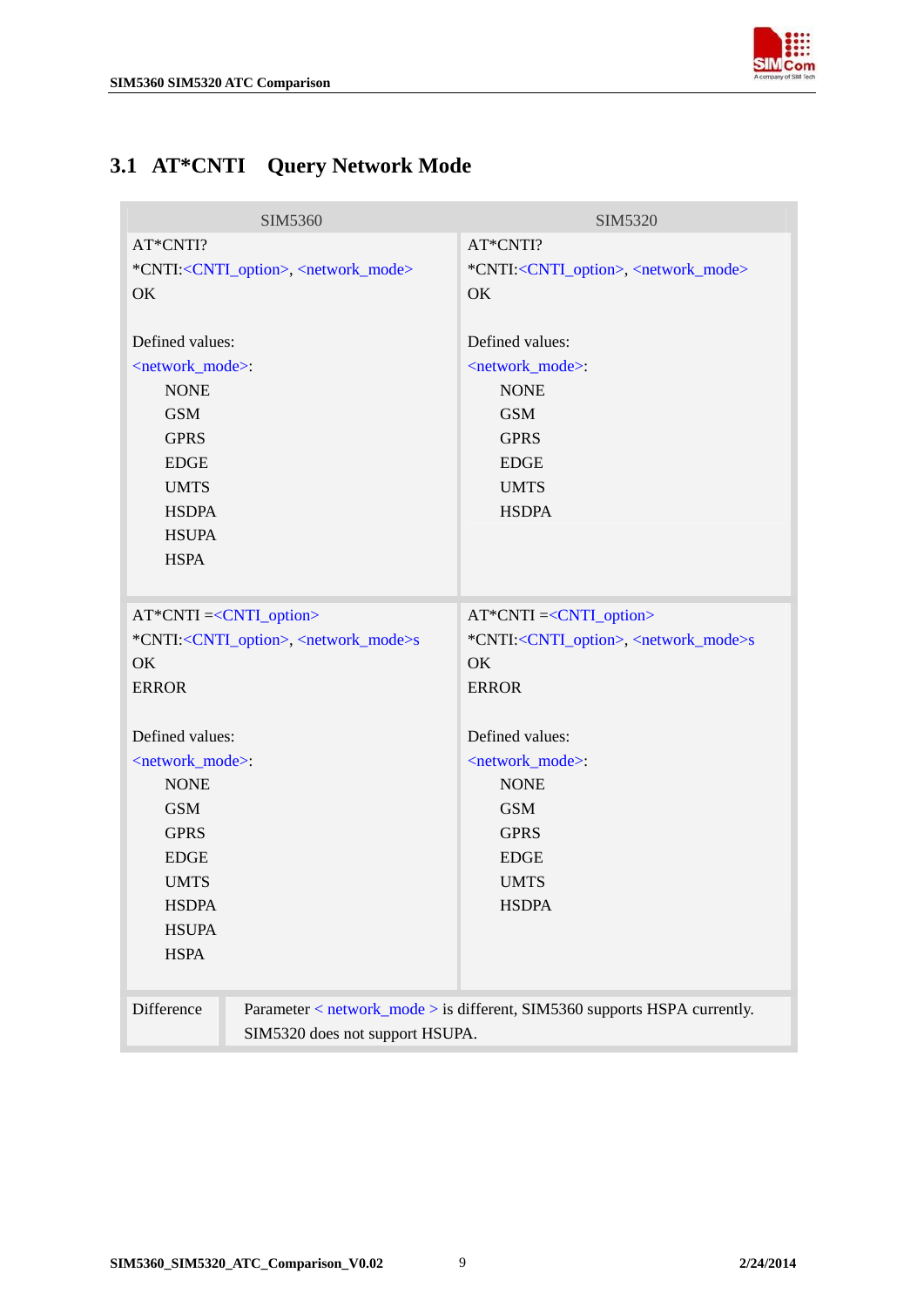

# <span id="page-10-0"></span>**4 Mobile Equipment Control and Status Commands**

#### **4.1 AT+CFUN Set phone functionality**

|            | SIM5360                                                                      | SIM <sub>5320</sub>                                                              |
|------------|------------------------------------------------------------------------------|----------------------------------------------------------------------------------|
|            |                                                                              |                                                                                  |
|            |                                                                              |                                                                                  |
| Difference | SIM5360 reset from online mode to offline mode, the SIM card will be powered |                                                                                  |
|            |                                                                              | off if existed; If SIM5360 module reset from offline mode to online mode, the    |
|            |                                                                              | SIM card will be powered on if existed; And SIM card status will be reported as  |
|            |                                                                              | +CPIN: <code>; SIM5320 does not power on/off the SIM card correspondingly</code> |

## **4.2 AT+CSIMLOCK Request and change password**

| SIM5360                                              | SIM5320                          |
|------------------------------------------------------|----------------------------------|
| Not support this command                             | $AT+CSIMLOCK=[,password>,]$      |
|                                                      | OK                               |
|                                                      | If error:                        |
|                                                      | $+$ CME ERROR: $\langle$ err $>$ |
| SIM5360 does not support this command.<br>Difference |                                  |

## **4.3 AT+DSWITCH Change diagnostics port mode**

| SIM5360                                              | SIM <sub>5320</sub> |
|------------------------------------------------------|---------------------|
| Not support this command                             | $AT+DSWITCH = mode$ |
|                                                      | OK                  |
|                                                      | If error:           |
|                                                      | <b>ERROR</b>        |
| SIM5360 does not support this command.<br>Difference |                     |

## **4.4 AT+CDELTA Write delta package to FOTA partition**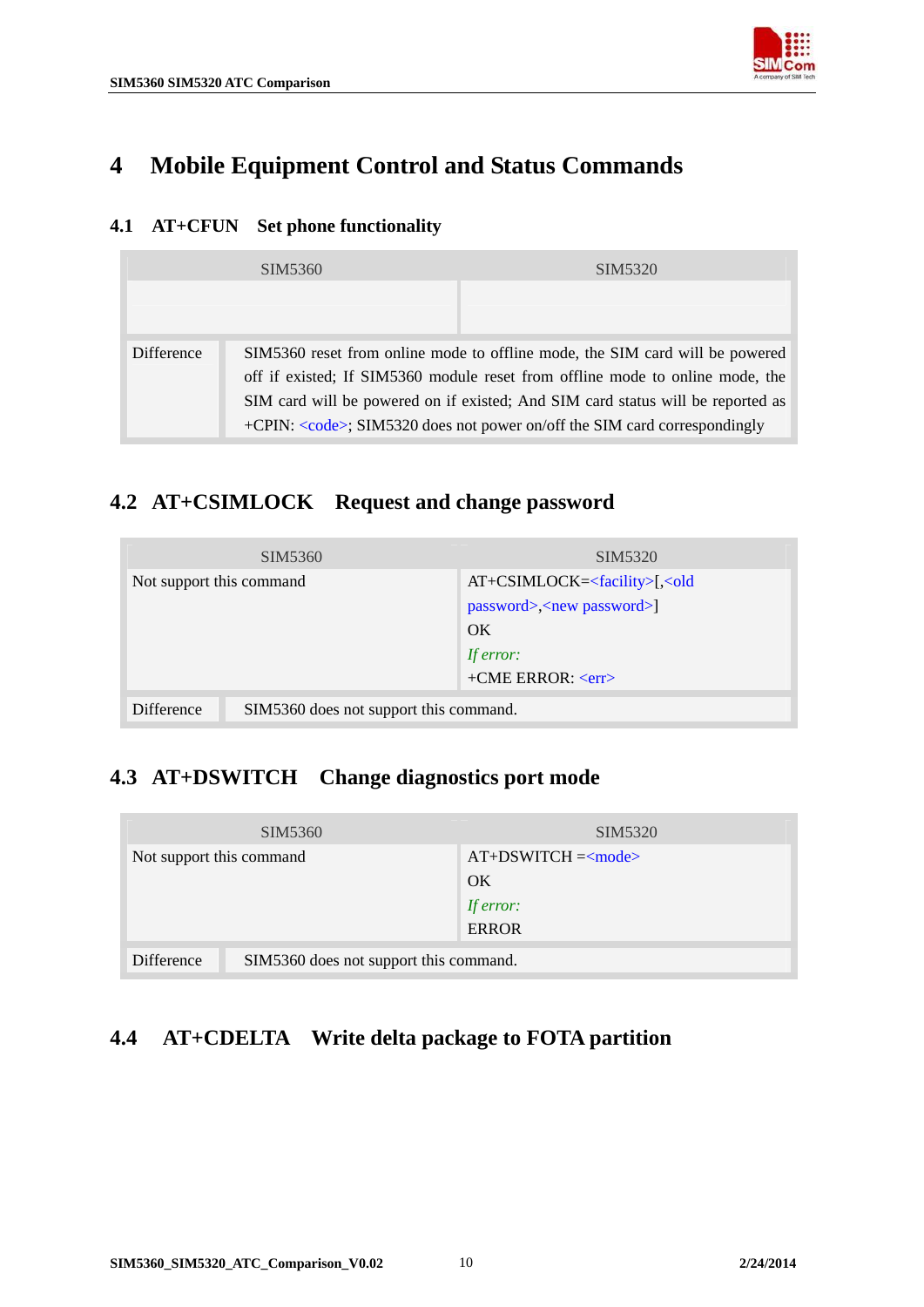| SIM5360                                              | SIM <sub>5320</sub>               |
|------------------------------------------------------|-----------------------------------|
| Not support this command                             | $AT+CDELTA=delta package>$        |
|                                                      | $+CDELTA:1$                       |
|                                                      | OK.                               |
|                                                      | If error:                         |
|                                                      | +CDELTA: 0, <err_code></err_code> |
|                                                      | OK                                |
| SIM5360 does not support this command.<br>Difference |                                   |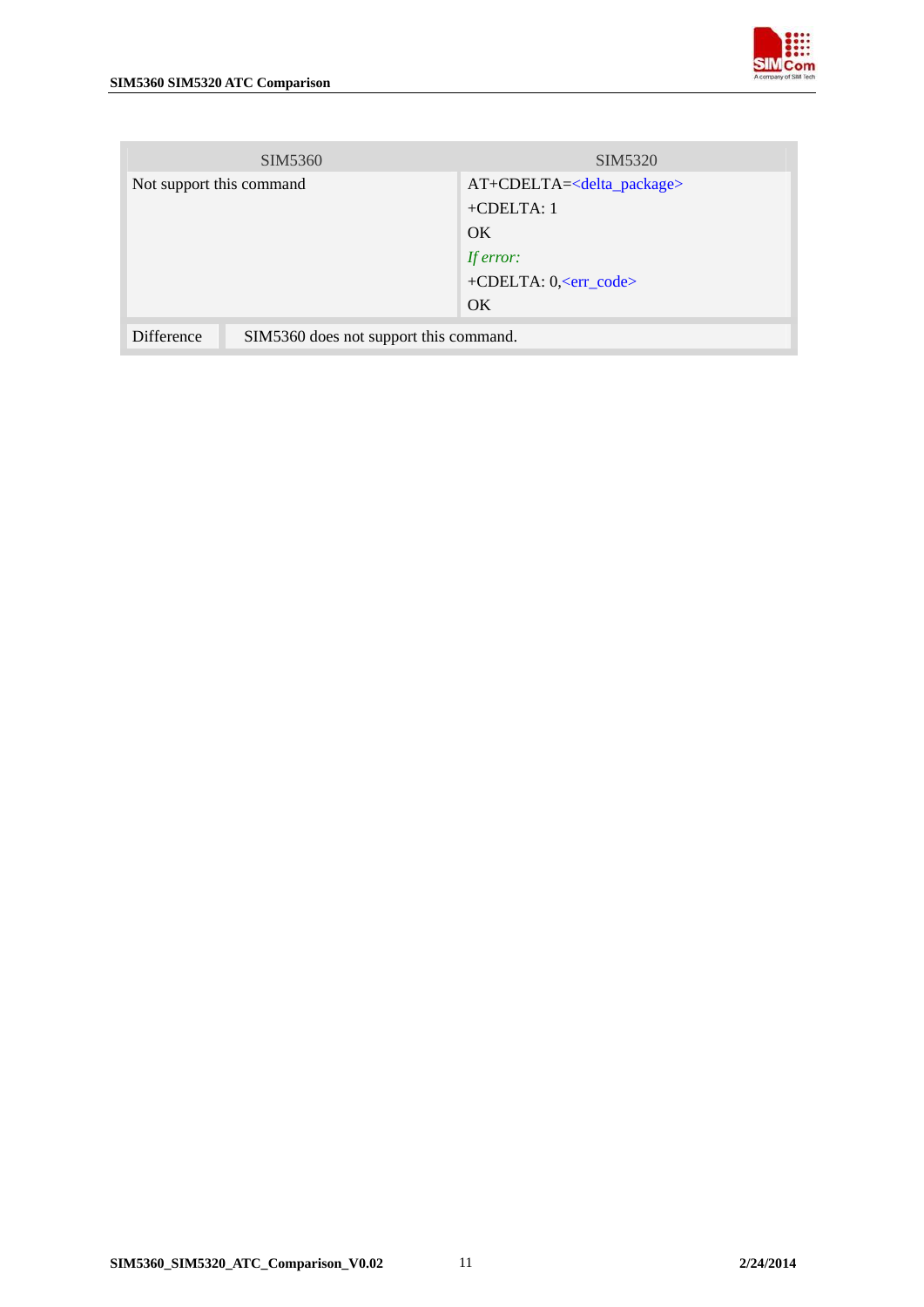

# <span id="page-12-0"></span>**5 Hardware Related Commands**

## **5.1 AT+CMICAMP1 Set value of micamp1**

| SIM <sub>5360</sub>                                  | SIM <sub>5320</sub> |
|------------------------------------------------------|---------------------|
| Not support this command                             | $AT+CMICAMP1=$      |
|                                                      | OK                  |
|                                                      | If error:           |
|                                                      | <b>ERROR</b>        |
| SIM5360 does not support this command.<br>Difference |                     |

#### **5.2 AT+CTXGAIN Set TX Gain**

| SIM <sub>5360</sub>                                  | SIM <sub>5320</sub> |
|------------------------------------------------------|---------------------|
| Not support this command                             | $AT+CTXGAN= $       |
|                                                      | OK                  |
|                                                      | If error:           |
|                                                      | <b>ERROR</b>        |
| SIM5360 does not support this command.<br>Difference |                     |

#### **5.3 AT+CRXGAIN Set RX Gain**

|                                                      | SIM5360 | SIM5320        |
|------------------------------------------------------|---------|----------------|
| Not support this command                             |         | $AT+CRXGAN = $ |
|                                                      |         | OK             |
|                                                      |         | If error:      |
|                                                      |         | <b>ERROR</b>   |
|                                                      |         |                |
| SIM5360 does not support this command.<br>Difference |         |                |

## **5.4 AT+SIDET Digital attenuation of sidetone**

| SIM <sub>5360</sub>                                  | SIM <sub>5320</sub> |
|------------------------------------------------------|---------------------|
| Not support this command                             | $AT+SIDET = $       |
|                                                      | OK                  |
|                                                      | If error:           |
|                                                      | <b>ERROR</b>        |
| SIM5360 does not support this command.<br>Difference |                     |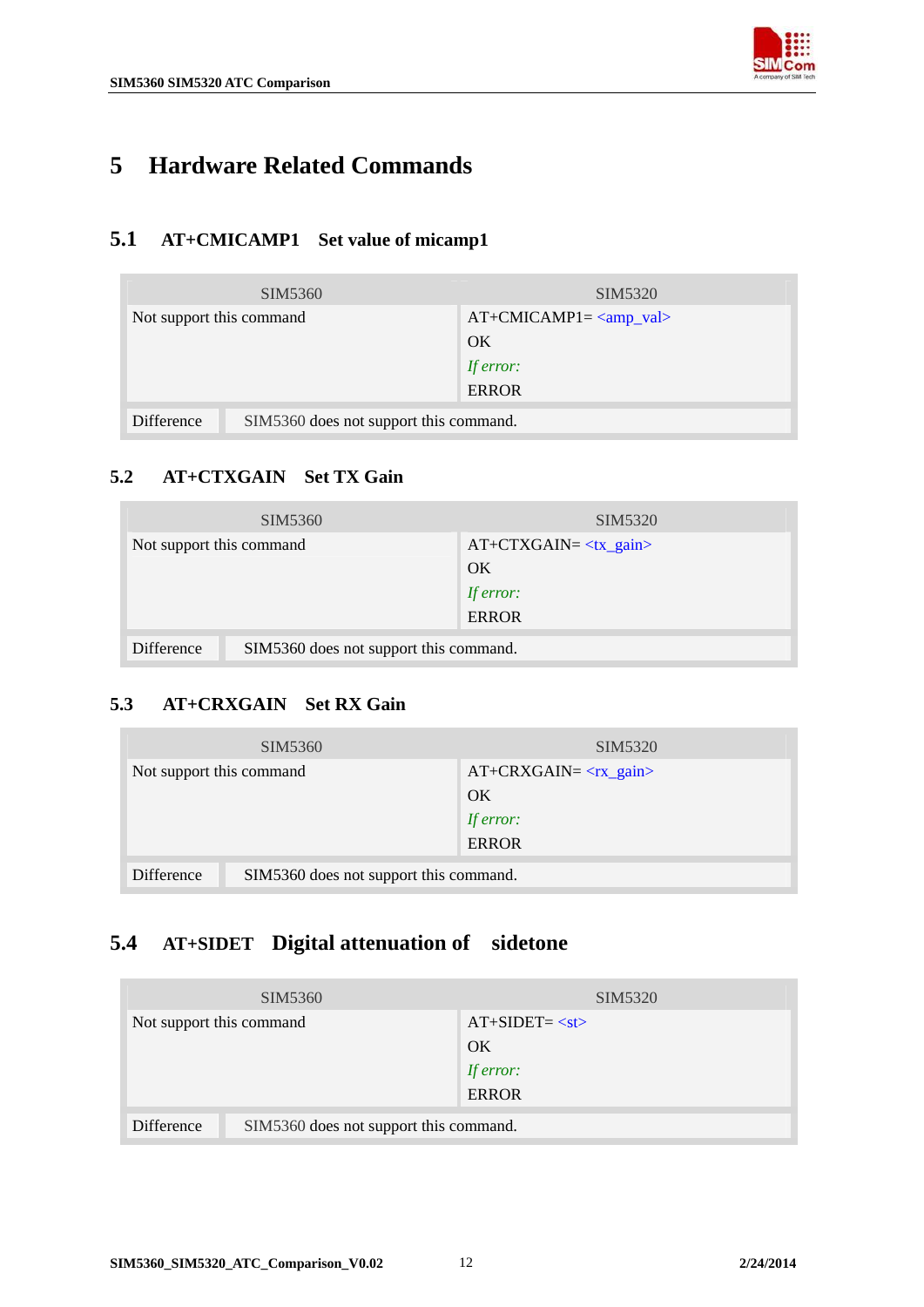

#### <span id="page-13-0"></span>**5.5 AT+CECSET Adjust the effect for the given echo cancellation mode**

| SIM5360                                                                                          | SIM5320                                                    |  |
|--------------------------------------------------------------------------------------------------|------------------------------------------------------------|--|
| $AT+CECSET = \langle index \rangle, \langle value \rangle$                                       | $AT+CECSET = \langle index \rangle, \langle value \rangle$ |  |
| OK.                                                                                              | OK.                                                        |  |
| If error:                                                                                        | If error:                                                  |  |
| <b>ERROR</b>                                                                                     | <b>ERROR</b>                                               |  |
| $\langle$ index $\rangle$ :                                                                      | $\langle$ index $\rangle$ :                                |  |
| $0 - 48$ , EC has 49 parameters; this is the index                                               | $0 - 37$ , EC has 38 parameters; this is the index         |  |
| of the selected parameter.                                                                       | of the selected parameter.                                 |  |
| Difference<br>The number of echo cancellation parameter in SIM5360 is different from<br>SIM5320. |                                                            |  |

## **5.6 AT+CGFUNC enable/disable the function for the special GPIO**

| SIM5360                                              |                                                                                                     | SIM <sub>5320</sub>                           |
|------------------------------------------------------|-----------------------------------------------------------------------------------------------------|-----------------------------------------------|
| $AT+CGFUNC \leq <$ function >, $\lt$ switch>         |                                                                                                     | $AT+CGFUNC = <$ function >, $\langle$ switch> |
| <function>range:</function>                          |                                                                                                     | <function>range:</function>                   |
| 1, 2, 3, 4, 7, 9, 10, 11, 12, 13, 14, 17, 18, 19, 20 |                                                                                                     | 1, 2, 3, 4, 7, 9, 10, 11, 12, 13, 14, 17, 18  |
| Difference                                           | SIM5360 add two functions. One is switch the SPI and GPIO, the other is switch<br>the I2C and GPIO. |                                               |

## **5.7 AT+CUSBSPD Switch USB high or full speed**

|                    | SIM5360                                                     | SIM5320            |
|--------------------|-------------------------------------------------------------|--------------------|
| $AT+CUSBSPD=?$     |                                                             | $AT+CUSBSPD=?$     |
| $+CUSBSPD$ : (0-1) |                                                             | $+CUSBSPD$ : (0-1) |
| OK                 |                                                             | OK                 |
| Difference         | SIM5360 changes default value from full speed to high speed |                    |

## **5.8 AT+CMTE Whether Shut Down the Module For High and Low**

#### **Temperature**

| SIM5360    | SIM5320                  |
|------------|--------------------------|
| $AT+CMTE=$ | Not support this command |
| OK         |                          |
| If error:  |                          |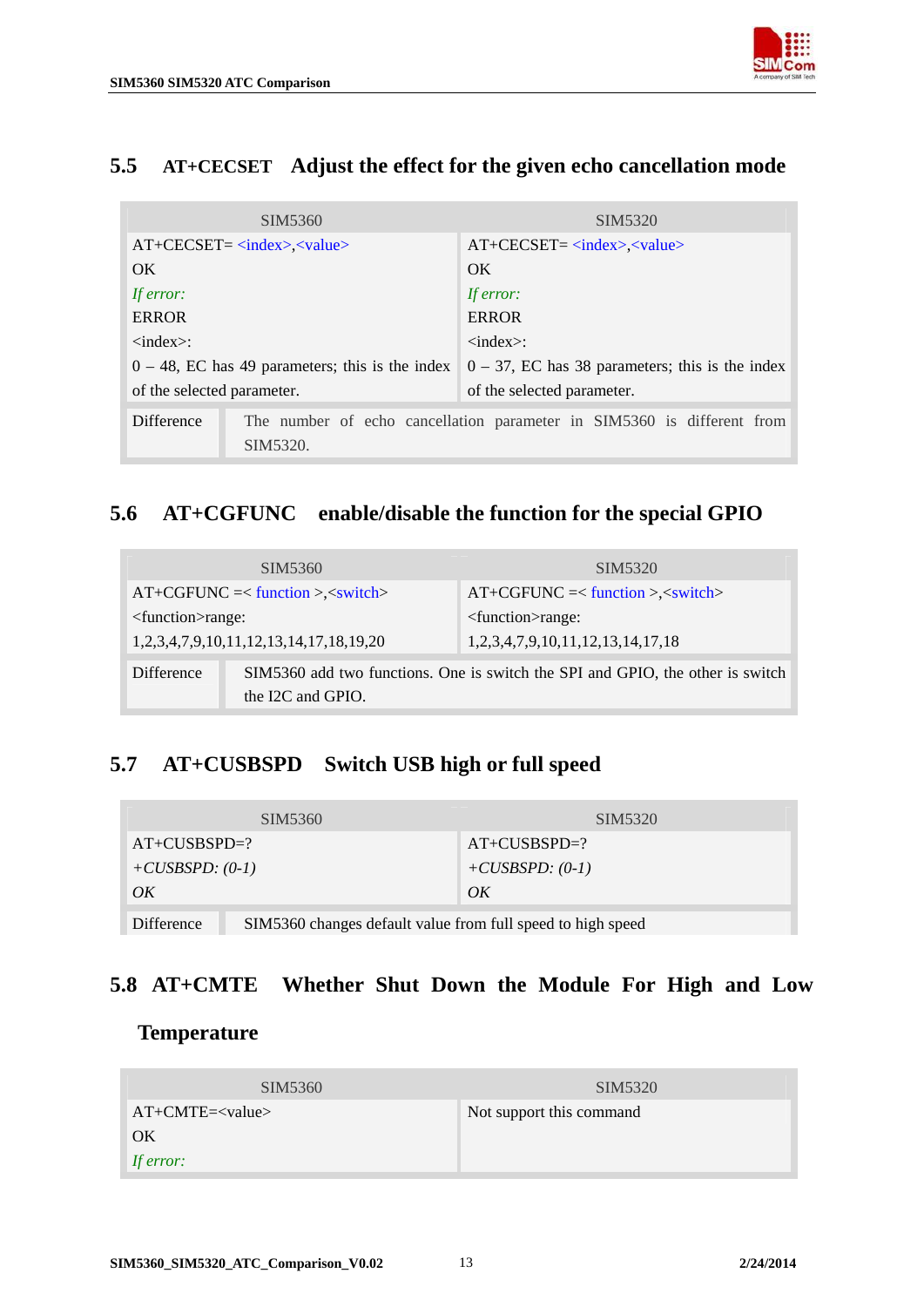

| <b>ERROR</b> |                           |  |
|--------------|---------------------------|--|
| Difference   | SIM5360 add this command. |  |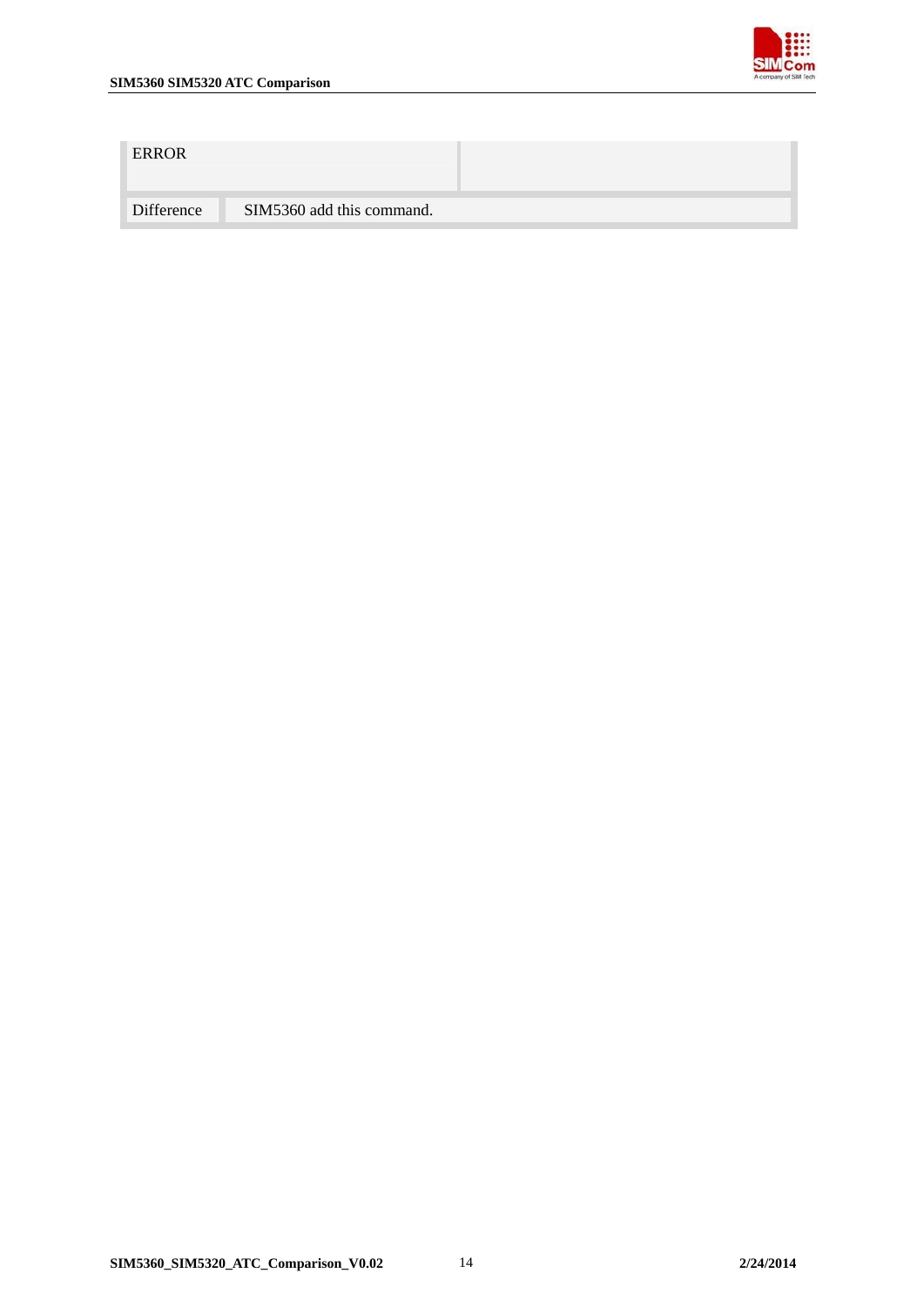

# <span id="page-15-0"></span>**6 Phonebook Related Commands**

## **6.1 AT+CPBS Select phonebook memory storage**

| SIM5360                 |                                         |                                                | SIM5320                                                                  |
|-------------------------|-----------------------------------------|------------------------------------------------|--------------------------------------------------------------------------|
| $AT+CPBS=?$<br>$+CPBS:$ |                                         |                                                | $AT+CPBS=?$<br>$+CPBS:$                                                  |
| ", " $ON$ ", " $SN$ ")  |                                         | ("SM", "DC", "FD", "LD", "MC", "ME", "RC", "EN | ("SM", "DC", "FD", "LD", "MC", "ME", "RC", "EN<br>", " $ON$ ", " $SN$ ") |
| OK                      |                                         |                                                | OK                                                                       |
| Difference              | SIM5360                                 |                                                |                                                                          |
|                         | "DC"                                    | ME dialed calls list                           |                                                                          |
|                         |                                         | Capacity: max. 20 entries                      |                                                                          |
|                         |                                         |                                                | AT+CPBW command is not applicable to this storage.                       |
|                         | "MC"                                    |                                                | ME missed (unanswered received) calls list                               |
|                         |                                         | Capacity: max. 20 entries                      |                                                                          |
|                         |                                         |                                                | AT+CPBW command is not applicable to this storage.                       |
|                         | "RC"                                    | ME received calls list                         |                                                                          |
|                         |                                         | Capacity: max. 20 entries                      |                                                                          |
|                         | "EN"                                    | <b>Emergency numbers</b>                       |                                                                          |
|                         |                                         | Capacity: depending on SIM card                |                                                                          |
|                         | SIM5320<br>"DC"<br>ME dialed calls list |                                                |                                                                          |
|                         |                                         |                                                |                                                                          |
|                         |                                         | Capacity: max. 10 entries                      |                                                                          |
|                         |                                         |                                                | AT+CPBW command is not applicable to this storage.                       |
|                         | "MC"                                    |                                                | ME missed (unanswered received) calls list                               |
|                         |                                         | Capacity: max. 10 entries                      |                                                                          |
|                         |                                         |                                                | AT+CPBW command is not applicable to this storage.                       |
|                         | "RC"                                    | ME received calls list                         |                                                                          |
|                         |                                         | Capacity: max. 10 entries                      |                                                                          |
|                         | "EN"                                    | Emergency numbers                              |                                                                          |
|                         |                                         | Capacity: max. 50 entries                      |                                                                          |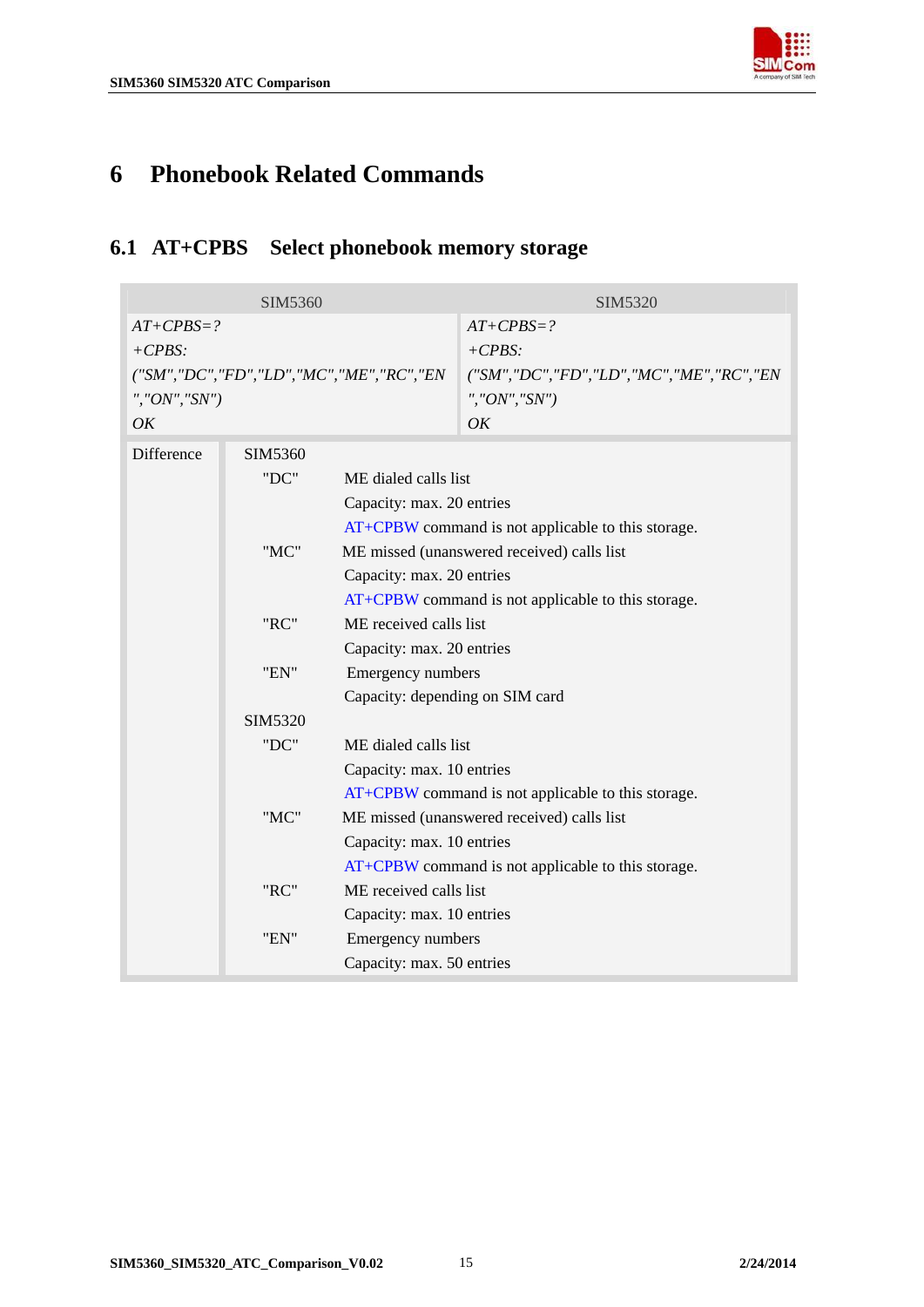

## <span id="page-16-0"></span>**7 Commands for Packet Domain**

#### **7.1 AT+CGDCONT Define PDP context**

| SIM5360                                                             |                                                                                                                                                                                                                                                                                                                                                                          | SIM5320                                                                                                                                                                                                                                                                                                       |
|---------------------------------------------------------------------|--------------------------------------------------------------------------------------------------------------------------------------------------------------------------------------------------------------------------------------------------------------------------------------------------------------------------------------------------------------------------|---------------------------------------------------------------------------------------------------------------------------------------------------------------------------------------------------------------------------------------------------------------------------------------------------------------|
| $AT+CGDCONT=[,\langle PDP_type>[,\langle APR]\rangle]$<br><b>OK</b> |                                                                                                                                                                                                                                                                                                                                                                          | $AT+CGDCONT=[$ , <pdp_type>[, <apn>[<br/>\\, \\left\\, \cd\, \cd\, \cd\, \cd\, \cd\, \cd\, \cd\, \cd\, \cd\, \cd\, \cd\, \cd\, \cd\, \cd\, \cd\, \cd\, \cd\, \cd\, \cd\, \cd\, \cd\, \cd\, \cd\, \cd\, \cd\, \cd\, \cd\, \cd\, \cd\, \cd\, \cd\, \cd\, \cd\, \cd\, \cd\<br/>OK<br/>If error:</apn></pdp_type> |
| If error:<br><b>ERROR</b>                                           |                                                                                                                                                                                                                                                                                                                                                                          | <b>ERROR</b>                                                                                                                                                                                                                                                                                                  |
| Difference                                                          | SIM5360<br>the type of packet data protocol.<br>IP<br><b>Internet Protocol</b><br>Point to Point Protocol<br><b>PPP</b><br>IPV6 Internet Protocol Version 6<br>IPV4V6 Dual PDN Stack<br>SIM5320<br>type of<br>packet data protocol.<br><b>Internet Protocol</b><br><b>IP</b><br><b>PPP</b><br>Point to Point Protocol<br>Internet Protocol Version 6<br>IPV <sub>6</sub> | <pdp_type> (Packet Data Protocol type) a string parameter which specifies<br/><pdp_type> (Packet Data Protocol type) a string parameter which specifies the</pdp_type></pdp_type>                                                                                                                             |

## **7.2 AT+CGTFT Traffic Flow Template**

#### SIM5360 SIM5320

#### AT+CGTFT=? +CGTFT: <PDP\_type>,(list of supported <packet filter identifier>s),(list of supported <evaluation precedence index>s),(list of supported <source address and subnet  $mask>s$ ),(list of supported  $\le$ protocol number (ipv4) / next header (ipv6)>s),(list of supported <destination port range>s),(list of supported <source port range>s),(list of supported <ipsec security parameter index (spi)>s),(list of supported <type of service (tos) (ipv4) and mask / traffic class (ipv6) and mask>s),(list of AT+CGTFT=? +CGTFT: <PDP\_type>,(list of supported <packet filter identifier>s),(list of supported <evaluation precedence index>s),(list of supported <source address and subnet  $mask>s$ ),(list of supported  $\le$ protocol number (ipv4) / next header (ipv6)>s),(list of supported <destination port range>s),(list of supported <source port range>s),(list of supported <ipsec security parameter index (spi)>s),(list of supported <type of service (tos) (ipv4) and mask / traffic class (ipv6) and mask>s),(list of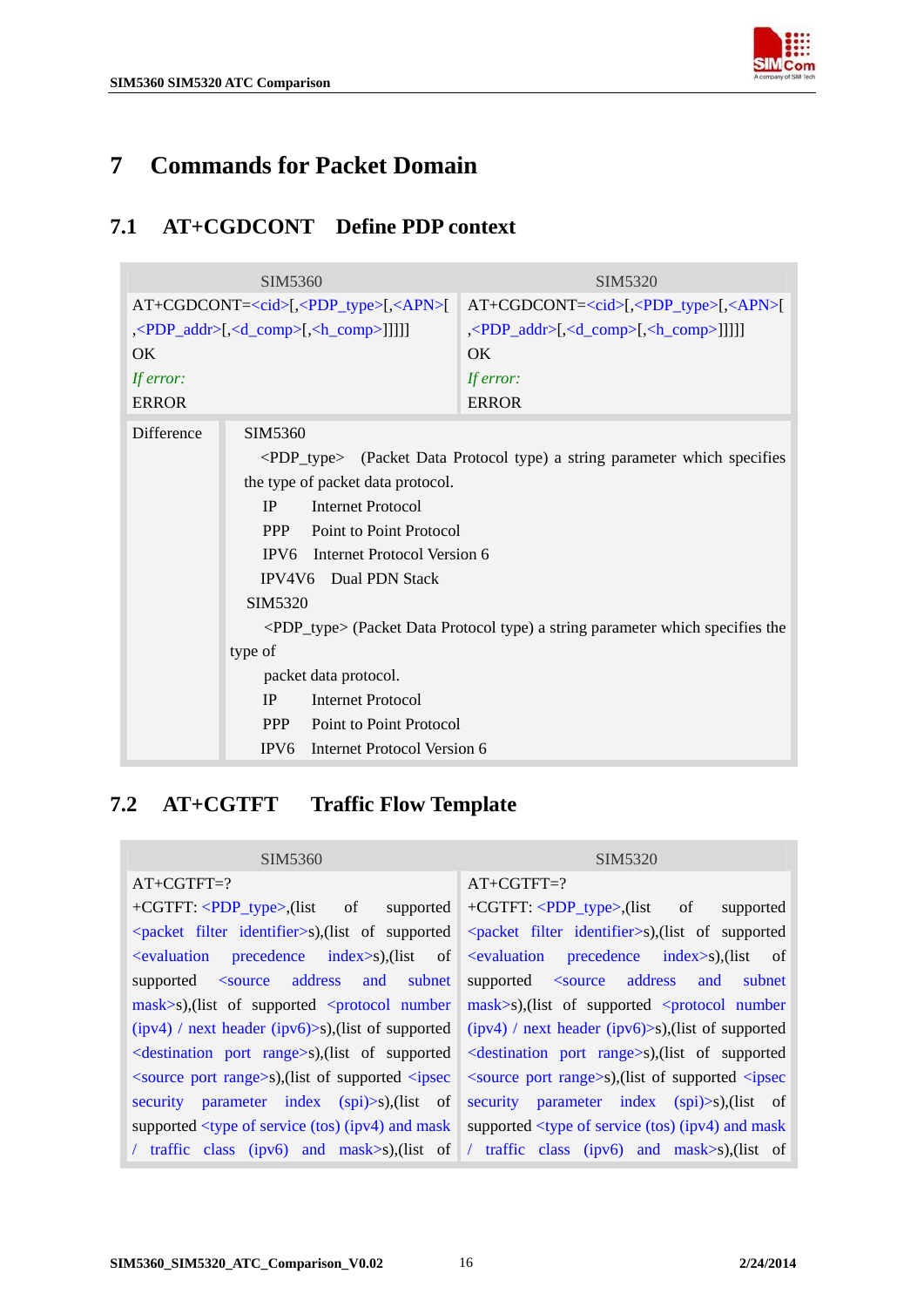

<span id="page-17-0"></span>

| $\langle$ flow<br>label<br>$(ipv6)$ >s),(list<br>of<br>supported<br>supported <direction>s)</direction>                                                                  |                                                                                                                                                                             | supported <flow<br>label<br/>of<br/><math>(ipv6)</math>&gt;s),(list<br/>supported <direction>s)</direction></flow<br> |
|--------------------------------------------------------------------------------------------------------------------------------------------------------------------------|-----------------------------------------------------------------------------------------------------------------------------------------------------------------------------|-----------------------------------------------------------------------------------------------------------------------|
|                                                                                                                                                                          | [ <cr><lf>+CGTFT: <pdp_type>,(list<br/>οf</pdp_type></lf></cr>                                                                                                              | [ <cr><lf>+CGTFT: <pdp_type>,(list<br/>of</pdp_type></lf></cr>                                                        |
|                                                                                                                                                                          | supported <packet filter="" identifier="">s), (list of</packet>                                                                                                             | supported <packet filter="" identifier="">s), (list of</packet>                                                       |
|                                                                                                                                                                          | supported <evaluation index="" precedence="">s),(list</evaluation>                                                                                                          | supported <evaluation index="" precedence="">s),(list</evaluation>                                                    |
|                                                                                                                                                                          | of supported <source address="" and="" subnet<="" td=""/> <td>of supported <source address="" and="" subnet<="" td=""/></td>                                                | of supported <source address="" and="" subnet<="" td=""/>                                                             |
|                                                                                                                                                                          | mask>s),(list of supported <protocol number<="" td=""><td>mask&gt;s),(list of supported <protocol number<="" td=""></protocol></td></protocol>                              | mask>s),(list of supported <protocol number<="" td=""></protocol>                                                     |
|                                                                                                                                                                          |                                                                                                                                                                             |                                                                                                                       |
|                                                                                                                                                                          | $(ipy4)$ / next header $(ipy6)$ >s), (list of supported                                                                                                                     | $(ipv4)$ / next header $(ipv6)$ >s),(list of supported                                                                |
|                                                                                                                                                                          | <destination port="" range="">s), (list of supported</destination>                                                                                                          | <destination port="" range="">s), (list of supported</destination>                                                    |
|                                                                                                                                                                          | <source port="" range=""/> s),(list of supported <ipsec< td=""><td><source port="" range=""/>s),(list of supported <ipsec< td=""></ipsec<></td></ipsec<>                    | <source port="" range=""/> s),(list of supported <ipsec< td=""></ipsec<>                                              |
|                                                                                                                                                                          | security parameter index $(spi)$ ) $\geq$ s), (list<br>- of                                                                                                                 | security parameter index (spi)>s),(list<br>of                                                                         |
|                                                                                                                                                                          | supported <type (ipv4)="" (tos)="" and="" mask<="" of="" service="" td=""><td>supported <type (ipv4)="" (tos)="" and="" mask<="" of="" service="" td=""></type></td></type> | supported <type (ipv4)="" (tos)="" and="" mask<="" of="" service="" td=""></type>                                     |
| / traffic class (ipv6) and mask>s), (list of                                                                                                                             |                                                                                                                                                                             | / traffic class (ipv6) and mask>s), (list of                                                                          |
| supported <flow label<="" td=""><td><math>(ipv6)</math>&gt;s),(list<br/>of</td><td>supported <flow label<br=""><math>(ipv6)</math>&gt;s),(list<br/>of</flow></td></flow> | $(ipv6)$ >s),(list<br>of                                                                                                                                                    | supported <flow label<br=""><math>(ipv6)</math>&gt;s),(list<br/>of</flow>                                             |
| supported <direction>s)</direction>                                                                                                                                      |                                                                                                                                                                             | supported <direction>s)</direction>                                                                                   |
| $[]]$                                                                                                                                                                    |                                                                                                                                                                             | $[]]$                                                                                                                 |
|                                                                                                                                                                          |                                                                                                                                                                             |                                                                                                                       |
| OK                                                                                                                                                                       |                                                                                                                                                                             | OK                                                                                                                    |
| OK                                                                                                                                                                       |                                                                                                                                                                             |                                                                                                                       |
| Difference                                                                                                                                                               | SIM5360                                                                                                                                                                     |                                                                                                                       |
|                                                                                                                                                                          |                                                                                                                                                                             | <pdp_type> (Packet Data Protocol type) a string parameter which specifies</pdp_type>                                  |
|                                                                                                                                                                          | the type of packet data protocol.                                                                                                                                           |                                                                                                                       |
|                                                                                                                                                                          | <b>IP</b><br><b>Internet Protocol</b>                                                                                                                                       |                                                                                                                       |
|                                                                                                                                                                          | Point to Point Protocol<br><b>PPP</b>                                                                                                                                       |                                                                                                                       |
|                                                                                                                                                                          | Internet Protocol Version 6<br>IPV <sub>6</sub>                                                                                                                             |                                                                                                                       |
|                                                                                                                                                                          | IPV4V6 Dual PDN Stack                                                                                                                                                       |                                                                                                                       |
|                                                                                                                                                                          | SIM5320                                                                                                                                                                     |                                                                                                                       |
|                                                                                                                                                                          |                                                                                                                                                                             | <pdp_type> (Packet Data Protocol type) a string parameter which specifies the</pdp_type>                              |
| type of packet data protocol.                                                                                                                                            |                                                                                                                                                                             |                                                                                                                       |
|                                                                                                                                                                          | <b>Internet Protocol</b><br><b>IP</b>                                                                                                                                       |                                                                                                                       |
|                                                                                                                                                                          | Point to Point Protocol<br><b>PPP</b>                                                                                                                                       |                                                                                                                       |
|                                                                                                                                                                          | <b>Internet Protocol Version 6</b><br>IPV <sub>6</sub>                                                                                                                      |                                                                                                                       |

# **7.3 AT+CGQREQ Quality of service profile (requested)**

| SIM5360                                                                         | SIM <sub>5320</sub>                                                             |
|---------------------------------------------------------------------------------|---------------------------------------------------------------------------------|
| $AT+CGQREQ=?$                                                                   | $AT+CGQREQ=?$                                                                   |
| +CGQREQ: <pdp_type>, (list of supported</pdp_type>                              | +CGQREQ: <pdp_type>, (list of supported</pdp_type>                              |
| $\leq$ precedence $\geq$ s), (list of supported $\leq$ delay $\geq$ s),         | $\leq$ precedence>s), (list of supported $\leq$ delay>s),                       |
| (list of supported $\langle$ reliability>s), (list of                           | (list of supported $\langle$ reliability>s), (list of                           |
| supported $\langle peak\rangle$ s), (list of supported $\langle mean\rangle$ s) | supported $\langle peak\rangle$ s), (list of supported $\langle mean\rangle$ s) |
| $[<\!\>CR\!\!>\!\!LE\!\!>+CGQREG: <\!\!PDP_type\!\!>$ , (list of                | [ <cr><lf> +CGQREQ: <pdp_type>, (list of</pdp_type></lf></cr>                   |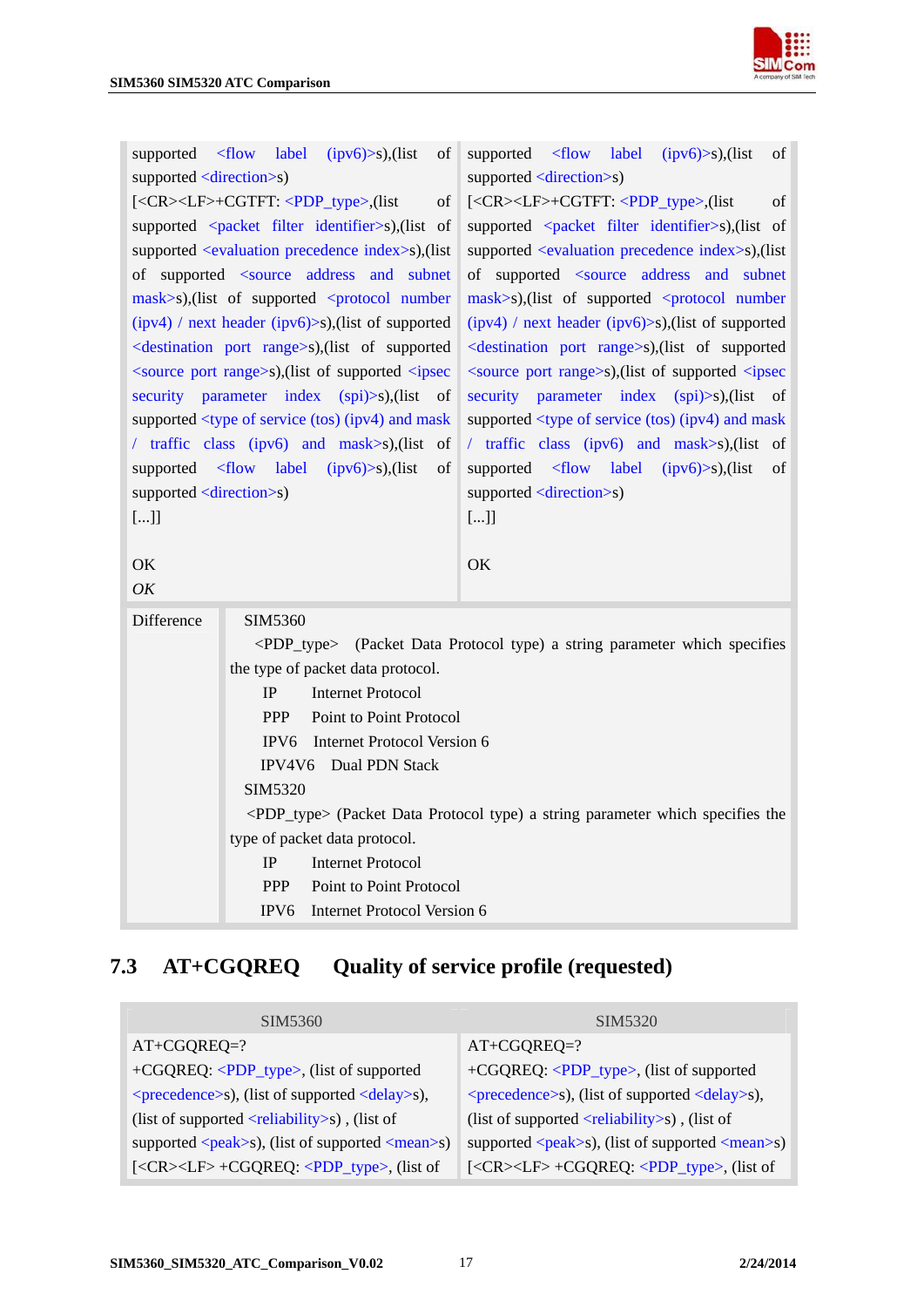

<span id="page-18-0"></span>

| supported <precedence>s), (list of supported</precedence>            |                                                                                                                                                                                                                                                                                                                                                                                                                                                                                                                             | supported <precedence>s), (list of supported</precedence>            |
|----------------------------------------------------------------------|-----------------------------------------------------------------------------------------------------------------------------------------------------------------------------------------------------------------------------------------------------------------------------------------------------------------------------------------------------------------------------------------------------------------------------------------------------------------------------------------------------------------------------|----------------------------------------------------------------------|
| <delay>s), (list of supported <reliability>s),</reliability></delay> |                                                                                                                                                                                                                                                                                                                                                                                                                                                                                                                             | <delay>s), (list of supported <reliability>s),</reliability></delay> |
|                                                                      | (list of supported $\langle peak\rangle$ s), (list of supported                                                                                                                                                                                                                                                                                                                                                                                                                                                             | (list of supported $\langle peak\rangle$ s), (list of supported      |
| $<$ mean $>$ s)                                                      |                                                                                                                                                                                                                                                                                                                                                                                                                                                                                                                             | $<$ mean $>$ s)                                                      |
| []]                                                                  |                                                                                                                                                                                                                                                                                                                                                                                                                                                                                                                             | []                                                                   |
| <b>OK</b>                                                            |                                                                                                                                                                                                                                                                                                                                                                                                                                                                                                                             | OK                                                                   |
| If error:                                                            |                                                                                                                                                                                                                                                                                                                                                                                                                                                                                                                             | If error:                                                            |
| <b>ERROR</b>                                                         |                                                                                                                                                                                                                                                                                                                                                                                                                                                                                                                             | <b>ERROR</b>                                                         |
| <b>Difference</b>                                                    | SIM5360<br><pdp_type> (Packet Data Protocol type) a string parameter which specifies<br/>the type of packet data protocol.<br/>Internet Protocol<br/><b>IP</b><br/><b>PPP</b><br/>Point to Point Protocol<br/>IPV6 Internet Protocol Version 6<br/><b>IPV4V6</b> Dual PDN Stack<br/>SIM5320<br/><pdp_type> (Packet Data Protocol type) a string parameter which specifies<br/>the type of packet data protocol.<br/><b>Internet Protocol</b><br/><b>IP</b><br/>Point to Point Protocol<br/><b>PPP</b></pdp_type></pdp_type> |                                                                      |

# **7.4 AT+CGEQREQ 3G quality of service profile (requested)**

| <b>SIM5360</b>                                                                                                                                     | SIM <sub>5320</sub>                                                                    |
|----------------------------------------------------------------------------------------------------------------------------------------------------|----------------------------------------------------------------------------------------|
| $AT+CGEQREQ=?$                                                                                                                                     | $AT+CGEQREQ=?$                                                                         |
| +CGEQREQ: <pdp_type>,(list of supported</pdp_type>                                                                                                 | +CGEQREQ: <pdp_type>,(list of supported</pdp_type>                                     |
| $\langle$ Traffic class>s), (list of supported $\langle$ Maximum                                                                                   | $\langle$ Traffic class>s), (list of supported $\langle$ Maximum                       |
| bitrate $UL>s$ ), (list of supported $\langle$ Maxim um                                                                                            | bitrate $UL>s$ ), (list of supported $\langle$ Maxim um                                |
| bitrate $DL>s$ ), (list of supported $\leq$ Guaranteed                                                                                             | bitrate DL>s), (list of supported <guaranteed< td=""></guaranteed<>                    |
| bitrate $UL>s,(list of supported Cluaranteed)$                                                                                                     | bitrate $UL>s,(list of supported Cluaranteed)$                                         |
| bitrate $DL > s$ ), (list of supported $\le$ Deliv ery                                                                                             | bitrate $DL > s$ ), (list of supported $\le$ Deliv ery                                 |
| order>s), (list of supported <maximum sdu<="" td=""><td>order&gt;s), (list of supported <maximum sdu<="" td=""></maximum></td></maximum>           | order>s), (list of supported <maximum sdu<="" td=""></maximum>                         |
| supported <sdu error<br=""><math>\text{size}\geq\text{s}</math>), (list of</sdu>                                                                   | $\frac{\text{size}}{\text{}}\text{si}$ are significant of supported $\text{SDU}$ error |
| ratio $\gg$ s), (list of supported $\ll$ Residual bit error                                                                                        | ratio $\gg$ ), (list of supported $\ll$ Residual bit error                             |
| Ratio >s), (list of supported <delivery of<="" td=""><td><math>Ratio &gt; s</math>, (list of supported <math>\le</math>Delivery of</td></delivery> | $Ratio > s$ , (list of supported $\le$ Delivery of                                     |
| erroneous $SDUs>s$ ), (list of                                                                                                                     | erroneous $SDUs > s$ ), (list of                                                       |
| Supported $\langle$ Transfer delay>s), (list of supported                                                                                          | Supported <transfer delay="">s), (list of supported</transfer>                         |
| $\langle$ Traffic handling priority $\langle$ s)                                                                                                   | $\langle$ Traffic handling priority $\langle$ s)                                       |
| OK.                                                                                                                                                | OK                                                                                     |
| Difference<br>SIM5360                                                                                                                              |                                                                                        |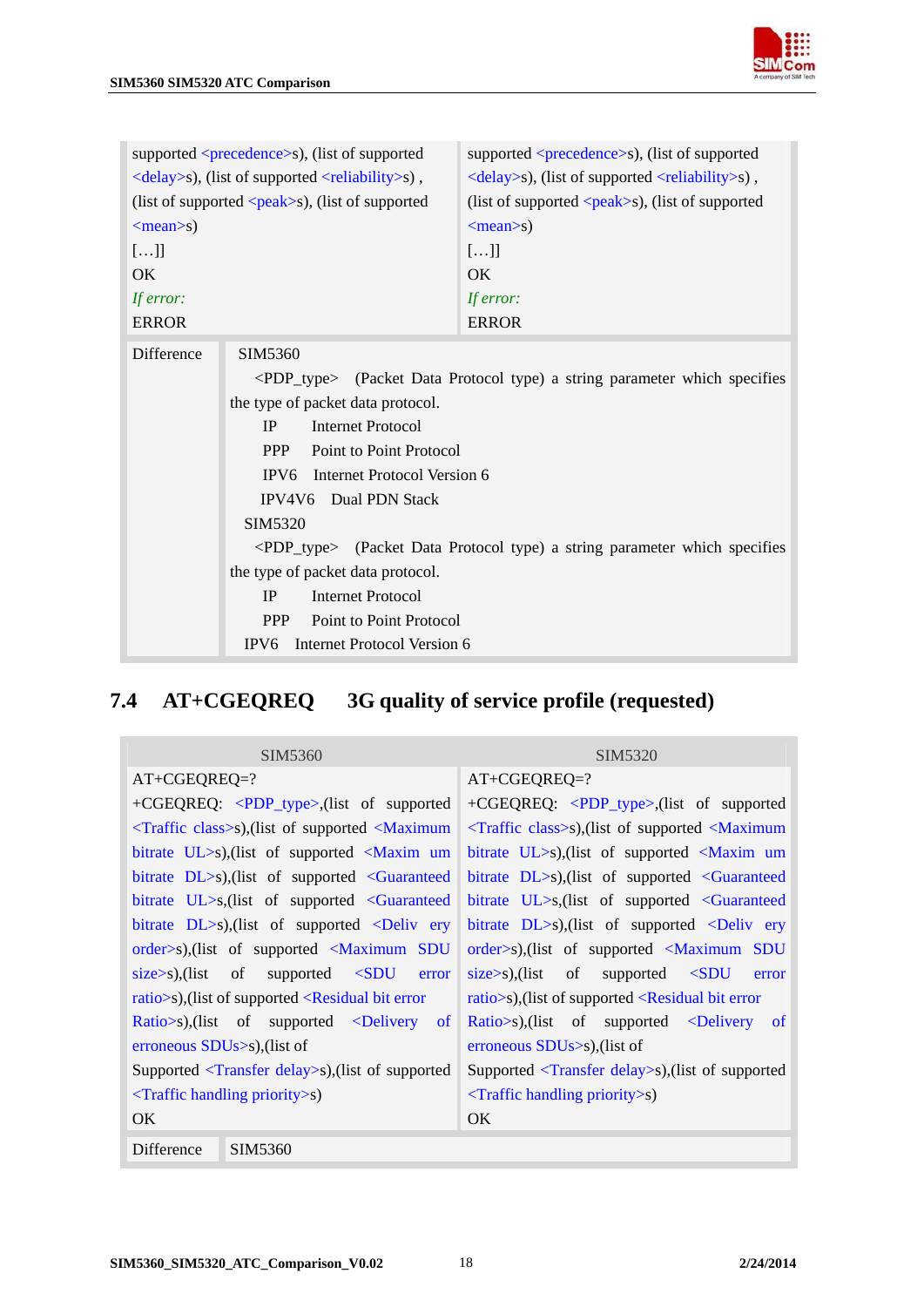

<span id="page-19-0"></span>

| <pdp_type> (Packet Data Protocol type) a string parameter which specifies</pdp_type> |
|--------------------------------------------------------------------------------------|
| the type of packet data protocol.                                                    |
| <b>IP</b><br>Internet Protocol                                                       |
| <b>PPP</b><br>Point to Point Protocol                                                |
| IPV6 Internet Protocol Version 6                                                     |
| <b>IPV4V6</b> Dual PDN Stack                                                         |
| SIM5320                                                                              |
| <pdp_type> (Packet Data Protocol type) a string parameter which specifies</pdp_type> |
| the type of packet data protocol.                                                    |
| Internet Protocol<br><b>IP</b>                                                       |
| PPP<br>Point to Point Protocol                                                       |
| IPV6 Internet Protocol Version 6                                                     |
|                                                                                      |

## **7.5 AT+CGQMIN Quality of service profile (minimum acceptable)**

| SIM5360                                                       |                                                                                                                                                                                 | SIM5320                                                                                  |
|---------------------------------------------------------------|---------------------------------------------------------------------------------------------------------------------------------------------------------------------------------|------------------------------------------------------------------------------------------|
| AT+CGQMIN=?                                                   |                                                                                                                                                                                 | $AT+CGQMIN=?$                                                                            |
| +CGEQMIN: <pdp_type>,(list of supported</pdp_type>            |                                                                                                                                                                                 | +CGQMIN: <pdp_type>, (list of supported</pdp_type>                                       |
|                                                               | <traffic class="">s),(list of supported <maximum< td=""><td><precedence>s), (list of supported <delay>s),</delay></precedence></td></maximum<></traffic>                        | <precedence>s), (list of supported <delay>s),</delay></precedence>                       |
|                                                               | bitrate UL>s), (list of supported <maxim td="" um<=""><td>(list of supported <math>\langle</math>reliability&gt;s), (list of</td></maxim>                                       | (list of supported $\langle$ reliability>s), (list of                                    |
|                                                               | bitrate DL>s), (list of supported <guaranteed< td=""><td>supported <math>\langle peak\rangle</math>s), (list of supported <math>\langle mean\rangle</math>s)</td></guaranteed<> | supported $\langle peak\rangle$ s), (list of supported $\langle mean\rangle$ s)          |
|                                                               | bitrate $UL>s,(list of supported Cluaranteed)$                                                                                                                                  | $[\langle CR \rangle \langle LF \rangle + CGQMIN: \langle PDP_t \rangle]$ (list of       |
|                                                               | bitrate $DL>s$ ), (list of supported $\le$ Deliv ery                                                                                                                            | supported <precedence>s), (list of supported</precedence>                                |
|                                                               | order>s),(list of supported <maximum sdu<="" td=""><td><delay>s), (list of supported <reliability>s),</reliability></delay></td></maximum>                                      | <delay>s), (list of supported <reliability>s),</reliability></delay>                     |
| $\text{size}\text{>s}$ ), (list                               | <sub>of</sub><br>supported $\langle SDU \rangle$<br>error                                                                                                                       | (list of supported <peak>s), (list of supported</peak>                                   |
|                                                               | ratio>s), (list of supported <residual bit="" error<="" td=""><td><math>\leq</math>mean&gt;s<math>[]</math></td></residual>                                                     | $\leq$ mean>s $[]$                                                                       |
|                                                               | $Ratio > s$ , (list of supported $\le$ Delivery<br>of                                                                                                                           | OK                                                                                       |
| erroneous SDUs>s), (list of                                   |                                                                                                                                                                                 | If error:                                                                                |
| Supported <transfer delay="">s),(list of supported</transfer> |                                                                                                                                                                                 | <b>ERROR</b>                                                                             |
| $\langle$ Traffic handling priority $\langle$ s)              |                                                                                                                                                                                 |                                                                                          |
| OK                                                            |                                                                                                                                                                                 |                                                                                          |
| Difference                                                    | SIM5360                                                                                                                                                                         |                                                                                          |
|                                                               |                                                                                                                                                                                 | <pdp_type> (Packet Data Protocol type) a string parameter which specifies the</pdp_type> |
|                                                               | type of packet data protocol.                                                                                                                                                   |                                                                                          |
|                                                               | IP<br><b>Internet Protocol</b>                                                                                                                                                  |                                                                                          |
|                                                               | <b>PPP</b><br>Point to Point Protocol                                                                                                                                           |                                                                                          |
|                                                               | Internet Protocol Version 6<br>IPV <sub>6</sub>                                                                                                                                 |                                                                                          |
|                                                               | Dual PDN Stack<br>IPV4V6                                                                                                                                                        |                                                                                          |
|                                                               | SIM5320                                                                                                                                                                         |                                                                                          |
|                                                               | <pdp_type> (Packet Data Protocol type) a string parameter which specifies the</pdp_type>                                                                                        |                                                                                          |
|                                                               | type of packet data protocol.                                                                                                                                                   |                                                                                          |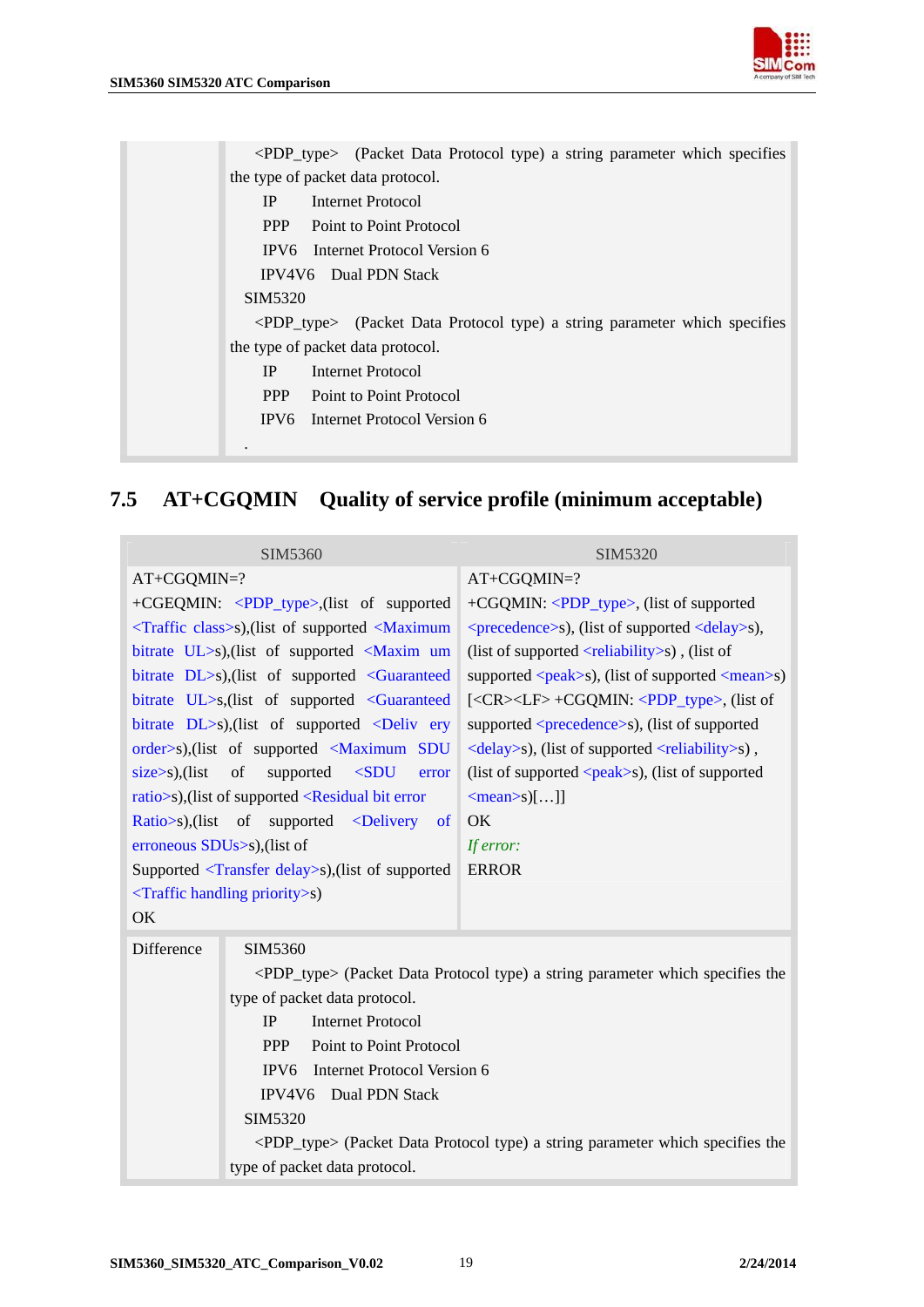

<span id="page-20-0"></span>

| $\mathbf{P}$ | Internet Protocol                  |
|--------------|------------------------------------|
|              | <b>PPP</b> Point to Point Protocol |
|              | IPV6 Internet Protocol Version 6   |

# **7.6 AT+CGEQMIN 3G quality of service profile (minimum acceptable)**

| SIM5360                            |                                                                                                                                                                     | SIM5320                                                                              |  |
|------------------------------------|---------------------------------------------------------------------------------------------------------------------------------------------------------------------|--------------------------------------------------------------------------------------|--|
| AT+CGEQMIN=?                       |                                                                                                                                                                     | AT+CGEQMIN=?                                                                         |  |
|                                    | +CGEQMIN: <pdp_type>,(list of supported</pdp_type>                                                                                                                  | +CGEQMIN: <pdp_type>,(list of supported</pdp_type>                                   |  |
|                                    | <traffic class="">s),(list of supported <maximum< td=""><td><traffic class="">s),(list of supported <maximum< td=""></maximum<></traffic></td></maximum<></traffic> | <traffic class="">s),(list of supported <maximum< td=""></maximum<></traffic>        |  |
|                                    | bitrate UL>s), (list of supported <maxim td="" um<=""><td>bitrate UL&gt;s), (list of supported <maxim td="" um<=""></maxim></td></maxim>                            | bitrate UL>s), (list of supported <maxim td="" um<=""></maxim>                       |  |
|                                    | bitrate DL>s), (list of supported <guaranteed< td=""><td>bitrate DL&gt;s), (list of supported <guaranteed< td=""></guaranteed<></td></guaranteed<>                  | bitrate DL>s), (list of supported <guaranteed< td=""></guaranteed<>                  |  |
|                                    | bitrate UL>s, (list of supported <guaranteed< td=""><td>bitrate UL&gt;s, (list of supported <guaranteed< td=""></guaranteed<></td></guaranteed<>                    | bitrate UL>s, (list of supported <guaranteed< td=""></guaranteed<>                   |  |
|                                    | bitrate $DL>s$ ), (list of supported $\le$ Deliv ery                                                                                                                | bitrate $DL>s$ ), (list of supported $\le$ Deliv ery                                 |  |
|                                    | order>s),(list of supported <maximum sdu<="" td=""><td>order&gt;s),(list of supported <maximum sdu<="" td=""></maximum></td></maximum>                              | order>s),(list of supported <maximum sdu<="" td=""></maximum>                        |  |
| $\text{size}\geq\text{s}$ ), (list | of<br>supported <sdu<br>error</sdu<br>                                                                                                                              | $\text{size}\text{>s}$ ), (list<br>of<br>supported <sdu<br>error</sdu<br>            |  |
|                                    | ratio>s), (list of supported <residual bit="" error<="" td=""><td>ratio&gt;s),(list of supported <residual bit="" error<="" td=""></residual></td></residual>       | ratio>s),(list of supported <residual bit="" error<="" td=""></residual>             |  |
|                                    | Ratio >s), (list of supported <delivery of<="" td=""><td>Ratio&gt;s),(list of supported <delivery of<="" td=""></delivery></td></delivery>                          | Ratio>s),(list of supported <delivery of<="" td=""></delivery>                       |  |
| erroneous $SDUs > s$ ), (list of   |                                                                                                                                                                     | erroneous SDUs>s), (list of                                                          |  |
|                                    | Supported <transfer delay="">s),(list of supported</transfer>                                                                                                       | Supported <transfer delay="">s),(list of supported</transfer>                        |  |
|                                    | $\langle$ Traffic handling priority $\langle$ s)                                                                                                                    | $\langle$ Traffic handling priority>s)                                               |  |
| OK                                 |                                                                                                                                                                     | OK                                                                                   |  |
| Difference                         | SIM5360                                                                                                                                                             |                                                                                      |  |
|                                    |                                                                                                                                                                     | <pdp_type> (Packet Data Protocol type) a string parameter which specifies</pdp_type> |  |
|                                    | the type of packet data protocol.                                                                                                                                   |                                                                                      |  |
|                                    | <b>Internet Protocol</b><br><b>IP</b>                                                                                                                               |                                                                                      |  |
|                                    | Point to Point Protocol<br><b>PPP</b>                                                                                                                               |                                                                                      |  |
|                                    | Internet Protocol Version 6<br>IPV <sub>6</sub>                                                                                                                     |                                                                                      |  |
|                                    | IPV4V6 Dual PDN Stack                                                                                                                                               |                                                                                      |  |
|                                    | SIM5320                                                                                                                                                             |                                                                                      |  |
|                                    | <pdp_type> (Packet Data Protocol type) a string parameter which specifies</pdp_type>                                                                                |                                                                                      |  |
|                                    | the type of packet data protocol.                                                                                                                                   |                                                                                      |  |
|                                    | <b>Internet Protocol</b><br>IP                                                                                                                                      |                                                                                      |  |
|                                    | Point to Point Protocol<br><b>PPP</b>                                                                                                                               |                                                                                      |  |
|                                    | IPV6 Internet Protocol Version 6                                                                                                                                    |                                                                                      |  |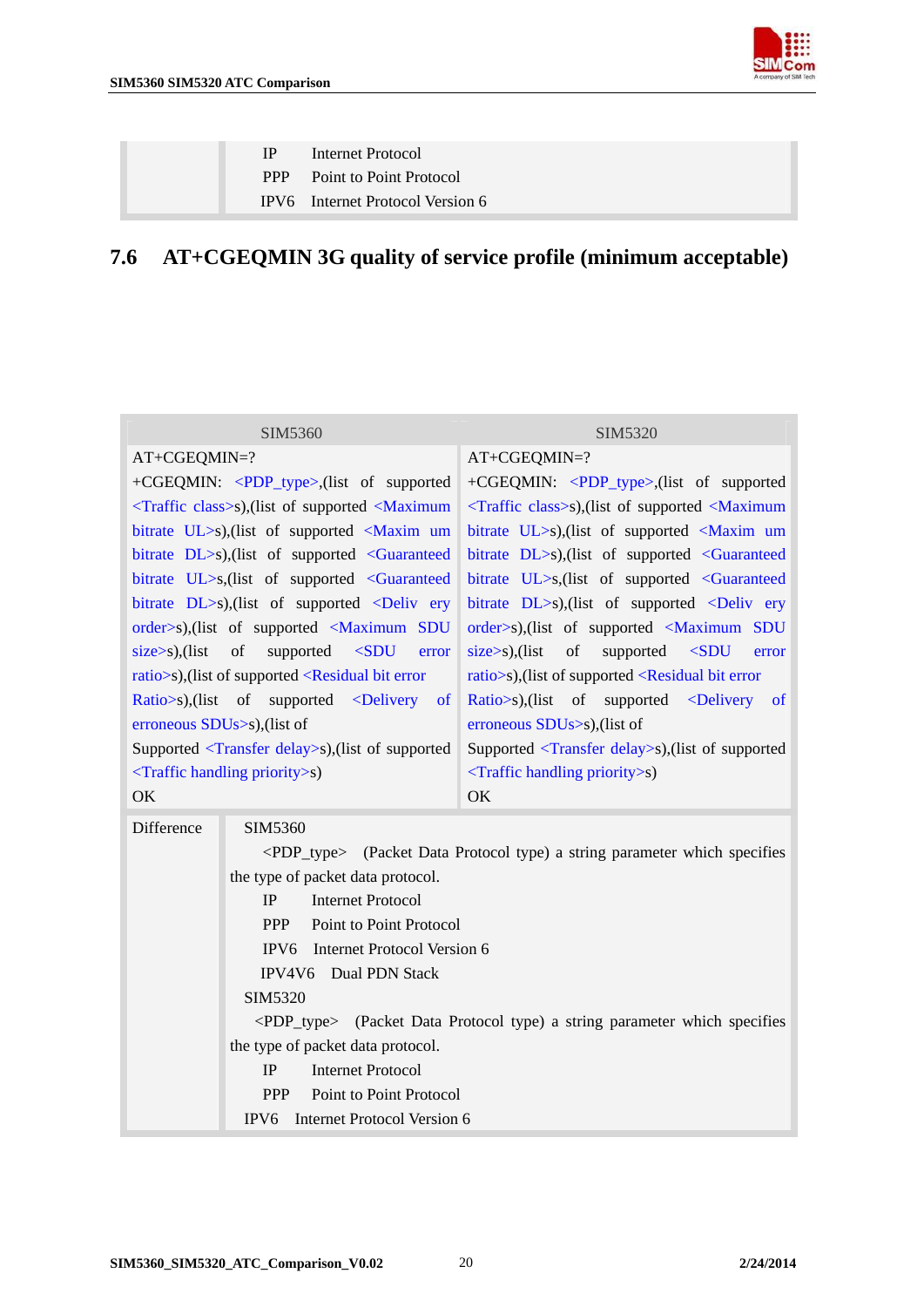

## <span id="page-21-0"></span>**8 TCP/IP Related Commands**

## **8.1 AT+CGSOCKCONT Define socket PDP context**

| SIM5360            |                                                                                          | SIM5320                                                                                                                                                                                    |  |
|--------------------|------------------------------------------------------------------------------------------|--------------------------------------------------------------------------------------------------------------------------------------------------------------------------------------------|--|
| $AT+CGSOCKCONT=[,$ |                                                                                          | $AT+CGSOCKCONT=[$ , $\langle PDP_type\rangle$                                                                                                                                              |  |
|                    | [, <apn>[,<pdp_addr>[,<d_comp>[,<h_comp></h_comp></d_comp></pdp_addr></apn>              | $\left[ \langle \langle \mathsf{APN} \rangle \langle \langle \mathsf{PDP\_addr} \rangle \langle \langle \mathsf{d\_comp} \rangle \langle \langle \mathsf{h\_comp} \rangle \rangle \right]$ |  |
| 11111              |                                                                                          | ]]]]]                                                                                                                                                                                      |  |
| <b>OK</b>          |                                                                                          | $\overline{OK}$                                                                                                                                                                            |  |
| If error:          |                                                                                          | If error:                                                                                                                                                                                  |  |
| <b>ERROR</b>       |                                                                                          | <b>ERROR</b>                                                                                                                                                                               |  |
| Difference         | SIM5360                                                                                  |                                                                                                                                                                                            |  |
|                    | <pdp_type> (Packet Data Protocol type) a string parameter which specifies the</pdp_type> |                                                                                                                                                                                            |  |
|                    | type of packet data protocol.                                                            |                                                                                                                                                                                            |  |
|                    | <b>Internet Protocol</b><br><b>IP</b>                                                    |                                                                                                                                                                                            |  |
|                    | Point to Point Protocol<br><b>PPP</b>                                                    |                                                                                                                                                                                            |  |
|                    | IPV6 Internet Protocol Version 6(reserved)                                               |                                                                                                                                                                                            |  |
|                    | Dual PDN Stack<br>IPV4V6                                                                 |                                                                                                                                                                                            |  |
|                    | SIM5320                                                                                  |                                                                                                                                                                                            |  |
|                    | <pdp_type> (Packet Data Protocol type) a string parameter which specifies the</pdp_type> |                                                                                                                                                                                            |  |
|                    | type of packet data protocol.                                                            |                                                                                                                                                                                            |  |
|                    | <b>Internet Protocol</b><br><b>IP</b>                                                    |                                                                                                                                                                                            |  |
|                    | <b>PPP</b><br>Point to Point Protocol                                                    |                                                                                                                                                                                            |  |
|                    | IPV6 Internet Protocol Version 6(reserved)                                               |                                                                                                                                                                                            |  |

## **8.2 AT+CGSOCKQREQ Quality of service profile (requested)**

| SIM <sub>5360</sub>                                                                                        | SIM <sub>5320</sub>                                                                                        |
|------------------------------------------------------------------------------------------------------------|------------------------------------------------------------------------------------------------------------|
| AT+CGSOCKQREQ=?                                                                                            | AT+CGSOCKQREQ=?                                                                                            |
| +CGSOCKQREQ: <pdp_type>, (list of</pdp_type>                                                               | +CGSOCKQREQ: <pdp_type>, (list of</pdp_type>                                                               |
| supported <precedence>s), (list of supported</precedence>                                                  | supported <precedence>s), (list of supported</precedence>                                                  |
| $\le$ delay>s), (list of supported $\le$ reliability>s),                                                   | <delay>s), (list of supported <reliability>s),</reliability></delay>                                       |
| (list of supported $\langle peak\rangle$ s), (list of supported                                            | (list of supported $\langle peak\rangle$ s), (list of supported                                            |
| $\langle \text{mean}\rangle$ s) $[\langle \text{CR}\rangle \langle \text{LF}\rangle + \text{CGSOCKQRED}$ : | $\langle \text{mean}\rangle$ s) $[\langle \text{CR}\rangle \langle \text{LF}\rangle + \text{CGSOCKQRED}$ : |
| $\langle PDP_{type}\rangle$ , (list of supported $\langle precedence\rangle_s$ ),                          | $\langle PDP_{type} \rangle$ , (list of supported $\langle precedence \rangle$ s),                         |
| (list of supported $\langle$ delay>s), (list of supported                                                  | (list of supported $\langle$ delay>s), (list of supported                                                  |
| $\leq$ reliability>s), (list of supported $\leq$ peak>s), (list                                            | $\leq$ reliability>s), (list of supported $\leq$ peak>s), (list                                            |
| of supported $\langle mean \rangle$ s)                                                                     | of supported $\langle mean \rangle$ s)                                                                     |
| $[\ldots]$                                                                                                 | $[\ldots]$                                                                                                 |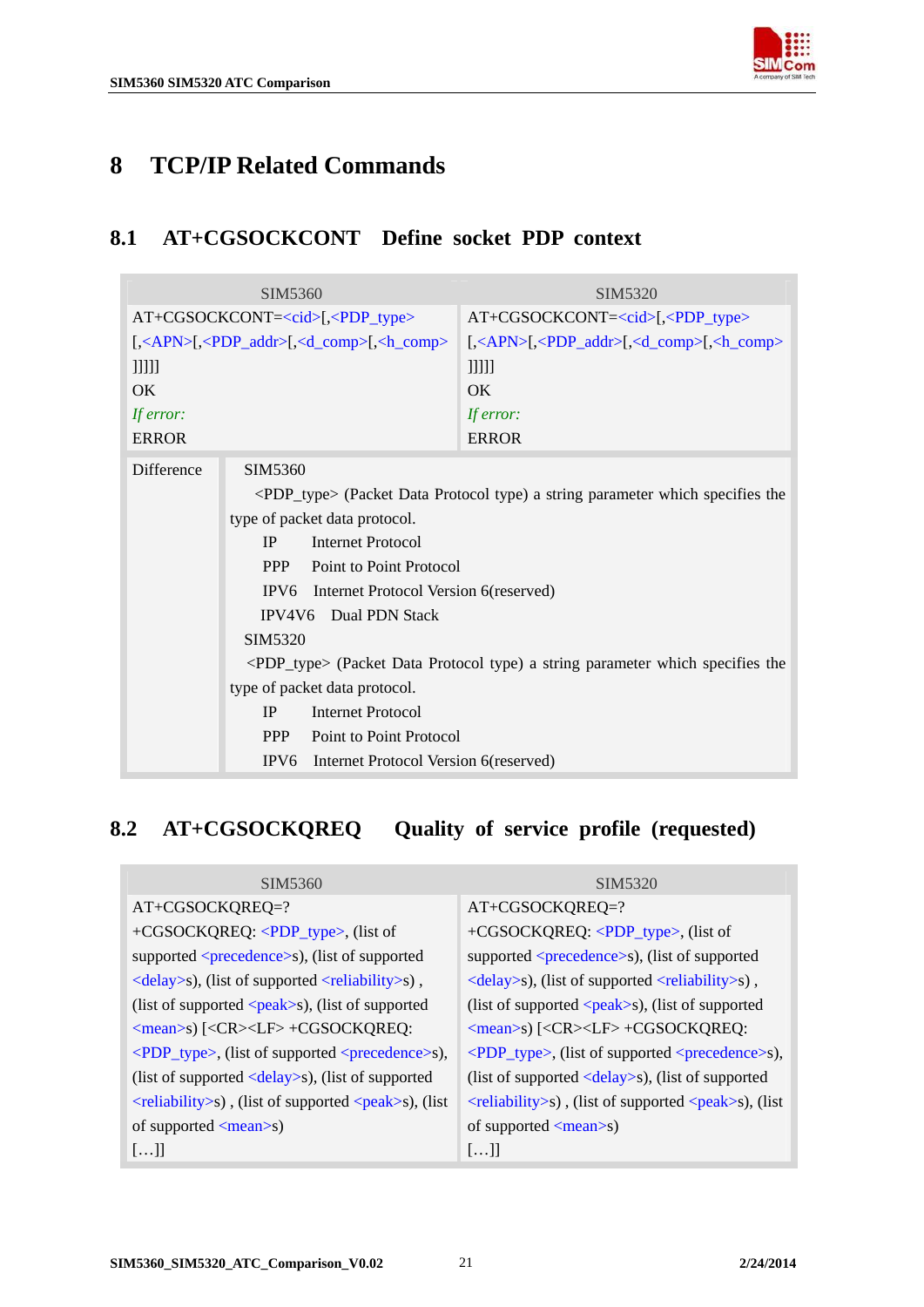

<span id="page-22-0"></span>

| OK.<br>If error:<br><b>ERROR</b> |                                                                                                                                                                                                                                                                                                                                                                                | OK.<br>If error:<br><b>ERROR</b>                                                                                                                                                      |
|----------------------------------|--------------------------------------------------------------------------------------------------------------------------------------------------------------------------------------------------------------------------------------------------------------------------------------------------------------------------------------------------------------------------------|---------------------------------------------------------------------------------------------------------------------------------------------------------------------------------------|
| <b>Difference</b>                | SIM5360<br>type of packet data protocol.<br><b>Internet Protocol</b><br>IP<br>Point to Point Protocol<br>PPP<br>Internet Protocol Version 6(reserved)<br>IPV <sub>6</sub><br><b>IPV4V6</b> Dual PDN Stack<br>SIM5320<br>type of packet data protocol.<br><b>Internet Protocol</b><br><b>IP</b><br>Point to Point Protocol<br>PPP<br>IPV6 Internet Protocol Version 6(reserved) | <pdp_type> (Packet Data Protocol type) a string parameter which specifies the<br/><pdp_type> (Packet Data Protocol type) a string parameter which specifies the</pdp_type></pdp_type> |

# **8.3 AT+CGSOCKEQREQ 3G quality of service profile (requested)**

| SIM5360                                                                                                                                                                                              | SIM5320                                                                       |
|------------------------------------------------------------------------------------------------------------------------------------------------------------------------------------------------------|-------------------------------------------------------------------------------|
| AT+CGSOCKEQREQ=?                                                                                                                                                                                     | AT+CGSOCKEQREQ=?                                                              |
| +CGSOCKEQREQ: <pdp_type>,(list of</pdp_type>                                                                                                                                                         | +CGSOCKEQREQ: $\langle PDP_{type}\rangle$ , (list<br>$\alpha$                 |
| supported <traffic class="">s), (list of supported</traffic>                                                                                                                                         | supported <traffic class="">s),(list of supported</traffic>                   |
| <maximum bitrate="" ul="">s), (list of supported</maximum>                                                                                                                                           | <maximum bitrate="" ul="">s), (list of supported</maximum>                    |
| $\le$ Maxim um bitrate DL $\ge$ s), (list of supported                                                                                                                                               | <maxim bitrate="" dl="" um="">s), (list of supported</maxim>                  |
| <guaranteed bitrate="" ul="">s, (list of supported</guaranteed>                                                                                                                                      | <guaranteed bitrate="" ul="">s, (list of supported</guaranteed>               |
| $\le$ Guaranteed bitrate DL $\ge$ s), (list of supported                                                                                                                                             | <guaranteed bitrate="" dl="">s), (list of supported</guaranteed>              |
| $\frac{1}{2}$ order>s), (list of<br>$\triangle$ Deliv<br>supported                                                                                                                                   | $\frac{1}{2}$ order>s), (list of<br>$\triangle$ Deliv<br>supported            |
| <maximum sdu="" size="">s),(list of supported</maximum>                                                                                                                                              | <maximum sdu="" size="">s),(list of supported</maximum>                       |
| <sdu error="" ratio="">s), (list of supported <residual< td=""><td><math>\langle</math>SDU error ratio<math>\rangle</math>s), (list of supported <math>\langle</math>Residual</td></residual<></sdu> | $\langle$ SDU error ratio $\rangle$ s), (list of supported $\langle$ Residual |
| bit error                                                                                                                                                                                            | bit error                                                                     |
| Ratio>s), (list of supported <delivery<br><sub>of</sub></delivery<br>                                                                                                                                | Ratio>s), (list of supported <delivery<br><sub>of</sub></delivery<br>         |
| erroneous $SDUs > s$ ), (list of                                                                                                                                                                     | erroneous SDUs>s), (list of                                                   |
| Supported <transfer delay="">s),(list of supported</transfer>                                                                                                                                        | Supported <transfer delay="">s), (list of supported</transfer>                |
| <traffic handling="" priority="">s) [<cr><lf></lf></cr></traffic>                                                                                                                                    | <traffic handling="" priority="">s) [<cr><lf></lf></cr></traffic>             |
| $+CGSOCKEQREQ: \langle PDP_type \rangle$<br>of                                                                                                                                                       | $+CGSOCKEQREQ: \quad \langle PDP_type\rangle,$ (list<br>of                    |
| supported <traffic class="">s), (list of supported</traffic>                                                                                                                                         | supported <traffic class="">s),(list of supported</traffic>                   |
| $\le$ Maximum bitrate UL $\ge$ s), (list of supported                                                                                                                                                | $\le$ Maximum bitrate UL $\ge$ s), (list of supported                         |
| $\le$ Maxim um bitrate DL $\ge$ s), (list of supported                                                                                                                                               | <maxim bitrate="" dl="" um="">s), (list of supported</maxim>                  |
| <guaranteed bitrate="" ul="">s, (list of supported</guaranteed>                                                                                                                                      | <guaranteed bitrate="" ul="">s, (list of supported</guaranteed>               |
| $\le$ Guaranteed bitrate DL $\ge$ s), (list of supported                                                                                                                                             | <guaranteed bitrate="" dl="">s), (list of supported</guaranteed>              |
|                                                                                                                                                                                                      |                                                                               |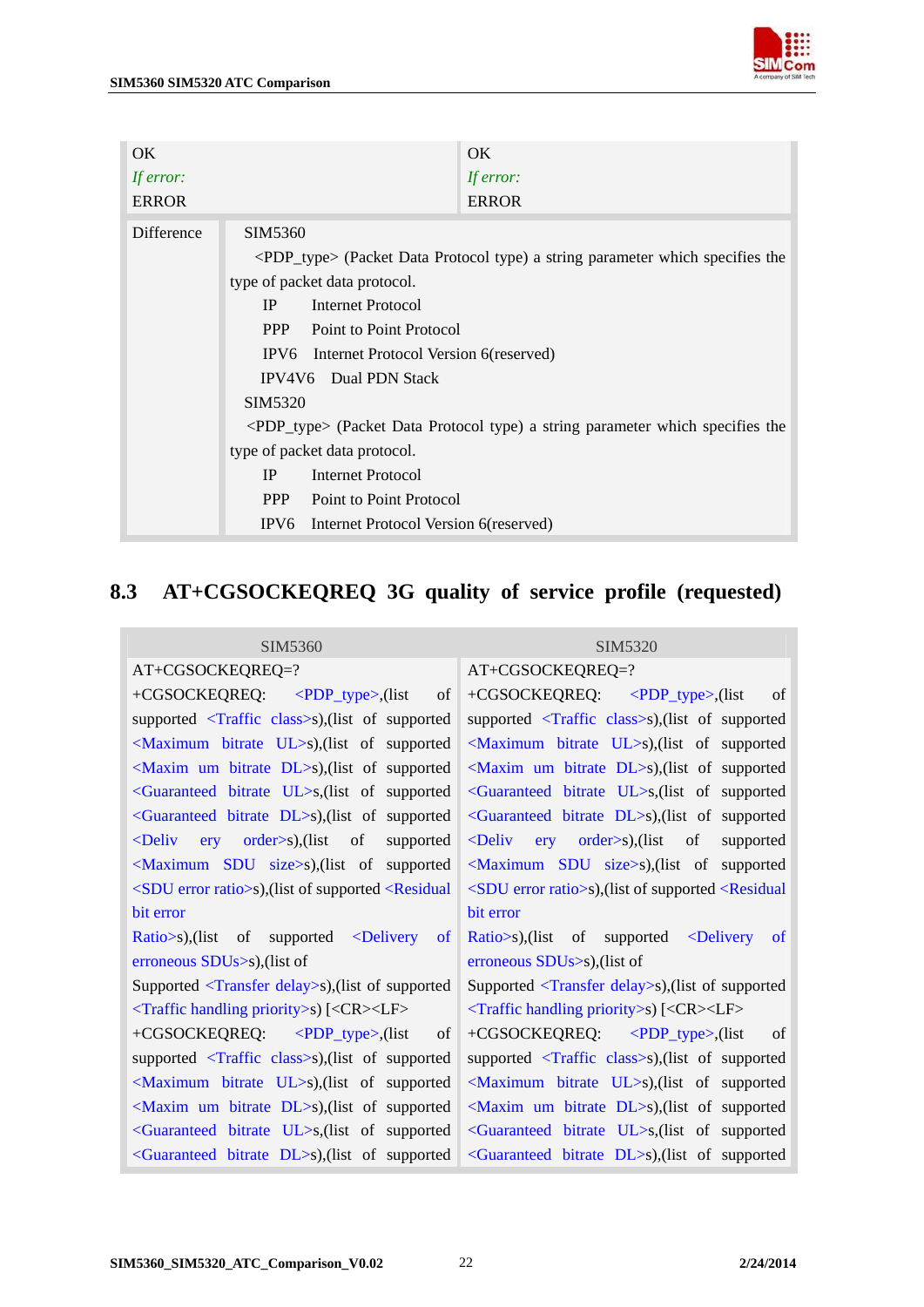<span id="page-23-0"></span>

| ery order>s),(list of supported <deliv ery="" order="">s),(list of<br/><math>\triangle</math>Deliv<br/><maximum sdu="" size="">s), (list of supported<br/>bit error<br/><math>Ratio &gt; s</math>, (list of supported <math>\le</math>Delivery<br/><sub>of</sub></maximum></deliv>                                                                                                                                                                                                                                                                                                                                | supported<br><maximum sdu="" size="">s), (list of supported<br/><sdu error="" ratio="">s),(list of supported <residual <sdu="" error="" ratio="">s),(list of supported <residual<br>bit error<br/><math>Ratio &gt; s</math>, (list of supported <math>\leq</math>Delivery<br/><sub>of</sub></residual<br></residual></sdu></maximum> |
|-------------------------------------------------------------------------------------------------------------------------------------------------------------------------------------------------------------------------------------------------------------------------------------------------------------------------------------------------------------------------------------------------------------------------------------------------------------------------------------------------------------------------------------------------------------------------------------------------------------------|--------------------------------------------------------------------------------------------------------------------------------------------------------------------------------------------------------------------------------------------------------------------------------------------------------------------------------------|
| erroneous $SDUs > s$ ), (list of                                                                                                                                                                                                                                                                                                                                                                                                                                                                                                                                                                                  | erroneous SDUs>s), (list of                                                                                                                                                                                                                                                                                                          |
| Supported <transfer delay="">s), (list of supported</transfer>                                                                                                                                                                                                                                                                                                                                                                                                                                                                                                                                                    | Supported <transfer delay="">s), (list of supported</transfer>                                                                                                                                                                                                                                                                       |
| <traffic handling="" priority="">s) []]</traffic>                                                                                                                                                                                                                                                                                                                                                                                                                                                                                                                                                                 | <traffic handling="" priority="">s) []]</traffic>                                                                                                                                                                                                                                                                                    |
| OK                                                                                                                                                                                                                                                                                                                                                                                                                                                                                                                                                                                                                | OK                                                                                                                                                                                                                                                                                                                                   |
| <b>Difference</b><br>SIM5360<br><pdp_type> (Packet Data Protocol type) a string parameter which specifies the<br/>type of packet data protocol.<br/><b>Internet Protocol</b><br/>IP<br/>Point to Point Protocol<br/><b>PPP</b><br/>IPV6 Internet Protocol Version 6(reserved)<br/>IPV4V6 Dual PDN Stack<br/>SIM5320<br/><pdp_type> (Packet Data Protocol type) a string parameter which specifies the<br/>type of packet data protocol.<br/><b>Internet Protocol</b><br/><b>IP</b><br/><b>PPP</b><br/>Point to Point Protocol<br/>IPV<sub>6</sub><br/>Internet Protocol Version 6(reserved)</pdp_type></pdp_type> |                                                                                                                                                                                                                                                                                                                                      |

## **8.4 AT+CGSOCKQMIN Quality of serviceprofile (minimum acceptable)**

| SIM5360                                                          |                                                                                          | SIM5320                                                                                                                      |
|------------------------------------------------------------------|------------------------------------------------------------------------------------------|------------------------------------------------------------------------------------------------------------------------------|
| AT+CGSOCKQMIN=?                                                  |                                                                                          | AT+CGSOCKQMIN=?                                                                                                              |
|                                                                  | +CGSOCKQMIN: <pdp_type>, (list of</pdp_type>                                             | +CGSOCKQMIN: <pdp_type>, (list of</pdp_type>                                                                                 |
|                                                                  | supported <precedence>s), (list of supported</precedence>                                | supported <precedence>s), (list of supported</precedence>                                                                    |
|                                                                  | $\langle$ delay>s), (list of supported $\langle$ reliability>s),                         | $\langle$ delay>s), (list of supported $\langle$ reliability>s),                                                             |
| (list of supported $\langle peak\rangle$ s), (list of supported  |                                                                                          | (list of supported $\langle peak\rangle$ s), (list of supported                                                              |
| <mean>s) [<cr><lf> +CGSOCKQMIN:</lf></cr></mean>                 |                                                                                          | $\langle \text{mean}\rangle$ s) [ $\langle \text{CR}\rangle$ $\langle \text{LF}\rangle$ + $\langle \text{CGSOCKQMIN}\rangle$ |
| $\langle$ PDP_type>, (list of supported $\langle$ precedence>s), |                                                                                          | $\langle$ PDP_type>, (list of supported $\langle$ precedence>s),                                                             |
| (list of supported $\langle$ delay>s), (list of supported        |                                                                                          | (list of supported $\langle$ delay>s), (list of supported                                                                    |
| $\le$ reliability>s), (list of supported $\le$ peak>s), (list    |                                                                                          | $\le$ reliability>s), (list of supported $\le$ peak>s), (list                                                                |
| of supported $\langle mean \rangle$ s $[]$                       |                                                                                          | of supported $\langle \text{mean}\rangle$ s $[]$                                                                             |
| OK.                                                              |                                                                                          | OK.                                                                                                                          |
| If error:                                                        |                                                                                          | If error:                                                                                                                    |
| <b>ERROR</b>                                                     |                                                                                          | <b>ERROR</b>                                                                                                                 |
| Difference                                                       | SIM5360                                                                                  |                                                                                                                              |
|                                                                  | <pdp_type> (Packet Data Protocol type) a string parameter which specifies the</pdp_type> |                                                                                                                              |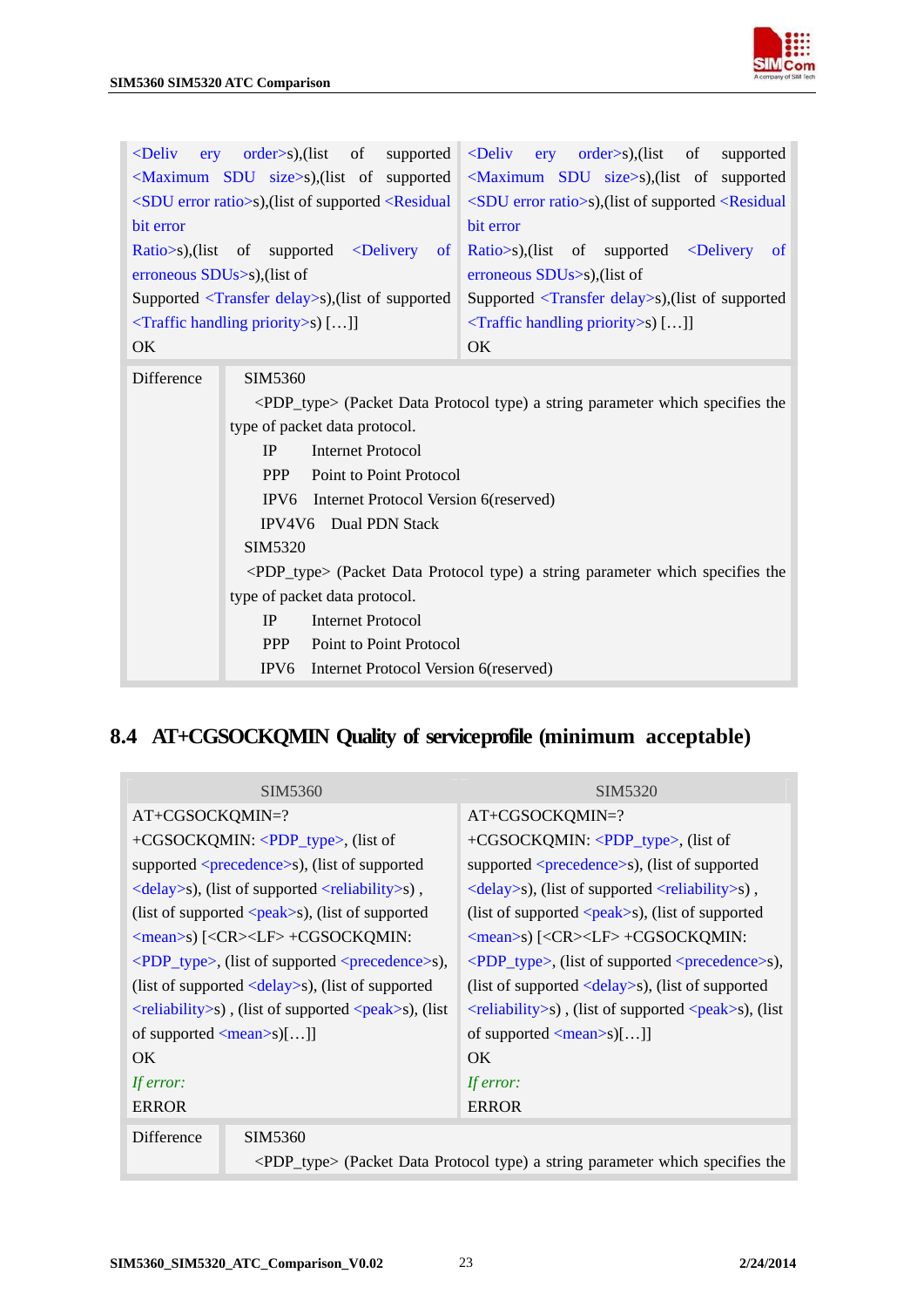

<span id="page-24-0"></span>

|                     | type of packet data protocol.                                                            |
|---------------------|------------------------------------------------------------------------------------------|
| <b>IP</b>           | Internet Protocol                                                                        |
| <b>PPP</b>          | Point to Point Protocol                                                                  |
|                     | IPV6 Internet Protocol Version 6(reserved)                                               |
|                     | <b>IPV4V6</b> Dual PDN Stack                                                             |
| SIM <sub>5320</sub> |                                                                                          |
|                     | <pdp_type> (Packet Data Protocol type) a string parameter which specifies the</pdp_type> |
|                     | type of packet data protocol.                                                            |
| IP.                 | Internet Protocol                                                                        |
| <b>PPP</b>          | Point to Point Protocol                                                                  |
|                     | IPV6 Internet Protocol Version 6(reserved)                                               |

## **8.5 AT+CGSOCKEQMIN 3G quality of service profile (minimum acceptable)**

| SIM5360                                                                                                                                                                                              | SIM5320                                                                           |
|------------------------------------------------------------------------------------------------------------------------------------------------------------------------------------------------------|-----------------------------------------------------------------------------------|
| AT+CGSOCKEQMIN=?                                                                                                                                                                                     | AT+CGSOCKEQMIN=?                                                                  |
| +CGSOCKEQMIN:<br>$\langle$ PDP_type>,(list<br>of                                                                                                                                                     | $\alpha$ f<br>+CGSOCKEQMIN: $\langle PDP_t ype \rangle$ , (list                   |
| supported <traffic class="">s), (list of supported</traffic>                                                                                                                                         | supported <traffic class="">s), (list of supported</traffic>                      |
| <maximum bitrate="" ul="">s), (list of supported</maximum>                                                                                                                                           | <maximum bitrate="" ul="">s), (list of supported</maximum>                        |
| <maxim bitrate="" dl="" um="">s), (list of supported</maxim>                                                                                                                                         | <maxim bitrate="" dl="" um="">s), (list of supported</maxim>                      |
| <guaranteed bitrate="" ul="">s, (list of supported</guaranteed>                                                                                                                                      | <guaranteed bitrate="" ul="">s, (list of supported</guaranteed>                   |
| <guaranteed bitrate="" dl="">s), (list of supported</guaranteed>                                                                                                                                     | <guaranteed bitrate="" dl="">s), (list of supported</guaranteed>                  |
| $\triangle$ Deliv<br>$\text{ery}$ order>s), (list of<br>supported                                                                                                                                    | $\triangle$ Deliv<br>$\frac{1}{2}$ order>s), (list of<br>supported                |
| <maximum sdu="" size="">s),(list of supported</maximum>                                                                                                                                              | <maximum sdu="" size="">s),(list of supported</maximum>                           |
| <sdu error="" ratio="">s), (list of supported <residual< td=""><td><math>\langle</math>SDU error ratio<math>\rangle</math>s), (list of supported <math>\langle</math>Residual</td></residual<></sdu> | $\langle$ SDU error ratio $\rangle$ s), (list of supported $\langle$ Residual     |
| bit error                                                                                                                                                                                            | bit error                                                                         |
| Ratio > s), (list of supported <delivery<br><sub>of</sub></delivery<br>                                                                                                                              | Ratio > s), (list of supported $\leq$ Delivery<br><sub>of</sub>                   |
| erroneous $SDUs > s$ ), (list of                                                                                                                                                                     | erroneous $SDUs > s$ ), (list of                                                  |
| Supported <transfer delay="">s),(list of supported</transfer>                                                                                                                                        | Supported <transfer delay="">s),(list of supported</transfer>                     |
| <traffic handling="" priority="">s) [<cr><lf></lf></cr></traffic>                                                                                                                                    | <traffic handling="" priority="">s) [<cr><lf></lf></cr></traffic>                 |
| +CGSOCKEQMIN: <pdp_type>,(list<br/>of</pdp_type>                                                                                                                                                     | +CGSOCKEQMIN: $\langle PDP_{type}\rangle$ , (list<br>of                           |
| supported <traffic class="">s), (list of supported</traffic>                                                                                                                                         | supported <traffic class="">s), (list of supported</traffic>                      |
| <maximum bitrate="" ul="">s), (list of supported</maximum>                                                                                                                                           | <maximum bitrate="" ul="">s), (list of supported</maximum>                        |
| <maxim bitrate="" dl="" um="">s), (list of supported</maxim>                                                                                                                                         | <maxim bitrate="" dl="" um="">s), (list of supported</maxim>                      |
| <guaranteed bitrate="" ul="">s, (list of supported</guaranteed>                                                                                                                                      | <guaranteed bitrate="" ul="">s, (list of supported</guaranteed>                   |
| <guaranteed bitrate="" dl="">s), (list of supported</guaranteed>                                                                                                                                     | <guaranteed bitrate="" dl="">s), (list of supported</guaranteed>                  |
| $\triangle$ Deliv<br>$\text{ery} \quad \text{order} > s$ , (list of<br>supported                                                                                                                     | $\triangle$ Deliv<br>$\frac{1}{2}$ order>s), (list<br>$\circ$ of<br>supported     |
| <maximum sdu="" size="">s), (list of supported</maximum>                                                                                                                                             | <maximum sdu="" size="">s),(list of supported</maximum>                           |
| <sdu error="" ratio="">s), (list of supported <residual< td=""><td><sdu error="" ratio="">s), (list of supported <residual< td=""></residual<></sdu></td></residual<></sdu>                          | <sdu error="" ratio="">s), (list of supported <residual< td=""></residual<></sdu> |
| bit error                                                                                                                                                                                            | bit error                                                                         |
| of supported <delivery<br><math>Ratio&gt;s)</math>, (list<br/><sub>of</sub></delivery<br>                                                                                                            | Ratio >s), (list of supported $\leq$ Delivery<br><sub>of</sub>                    |
| erroneous SDUs>s), (list of                                                                                                                                                                          | erroneous SDUs>s), (list of                                                       |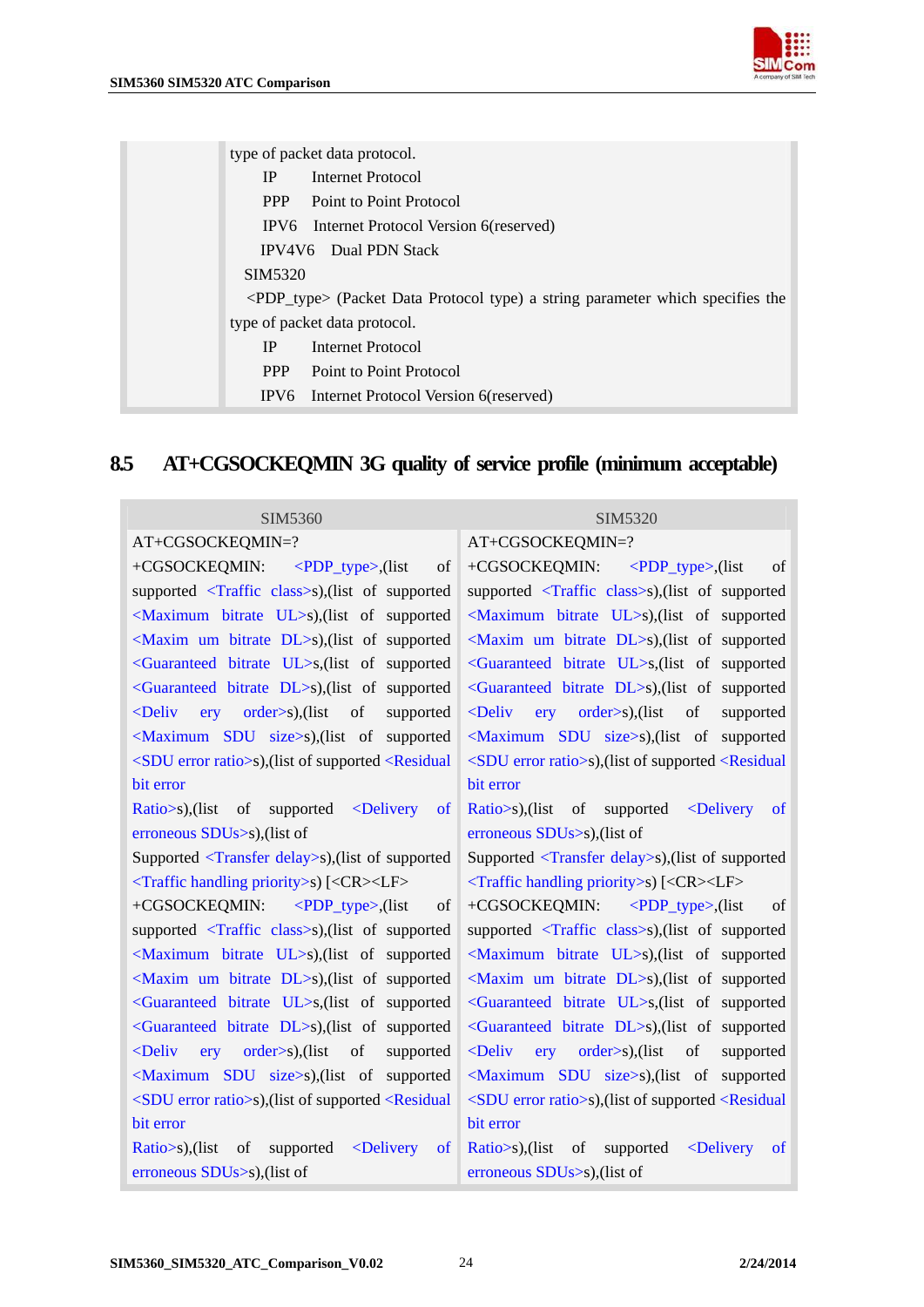

| Supported $\langle$ Transfer delay>s),(list of supported<br><traffic handling="" priority="">s) []]</traffic> |                                                                                |                                                                                                                                                                                                                                                                                              | Supported $\langle$ Transfer delay>s),(list of supported<br><traffic handling="" priority="">s) []]</traffic>                                                                         |
|---------------------------------------------------------------------------------------------------------------|--------------------------------------------------------------------------------|----------------------------------------------------------------------------------------------------------------------------------------------------------------------------------------------------------------------------------------------------------------------------------------------|---------------------------------------------------------------------------------------------------------------------------------------------------------------------------------------|
| OK.                                                                                                           |                                                                                |                                                                                                                                                                                                                                                                                              | OK.                                                                                                                                                                                   |
| Difference                                                                                                    | SIM5360<br>IP<br><b>PPP</b><br>SIM5320<br>IP<br><b>PPP</b><br>IPV <sub>6</sub> | type of packet data protocol.<br><b>Internet Protocol</b><br>Point to Point Protocol<br>IPV6 Internet Protocol Version 6(reserved)<br>IPV4V6 Dual PDN Stack<br>type of packet data protocol.<br><b>Internet Protocol</b><br>Point to Point Protocol<br>Internet Protocol Version 6(reserved) | <pdp_type> (Packet Data Protocol type) a string parameter which specifies the<br/><pdp_type> (Packet Data Protocol type) a string parameter which specifies the</pdp_type></pdp_type> |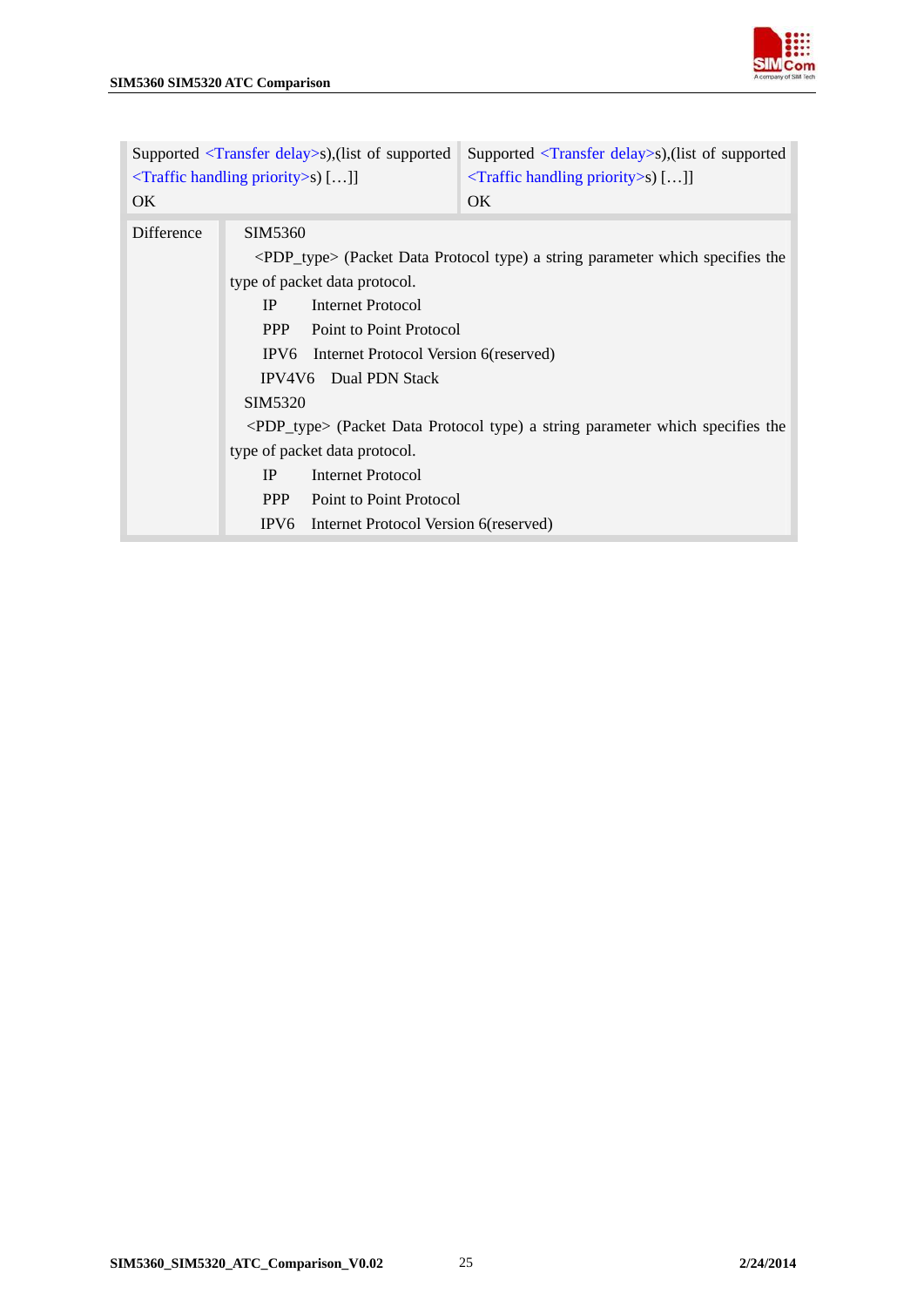

# <span id="page-26-0"></span>**10 Internet Service Command**

#### **10.1 Secure File Transfer Protocol Service**

#### **10.1.1AT+CFTPSPUTFILE Put a file in module EFS to FTPS server**

|                             | SIM5360                                                                                   | SIM5320                                                         |
|-----------------------------|-------------------------------------------------------------------------------------------|-----------------------------------------------------------------|
| AT+CFTPSPUTFILE=            |                                                                                           | AT+ CFTPSPUTFILE =" <filepath>",<dir></dir></filepath>          |
|                             | " <filepath>",<dir>[,<rest_si< td=""><td>OK</td></rest_si<></dir></filepath>              | OK                                                              |
| $ze >$ ]                    |                                                                                           | + CFTPSPUTFILE: 0                                               |
| OK                          |                                                                                           | If list error:                                                  |
| + CFTPSPUTFILE: 0           |                                                                                           | + CFTPSPUTFILE: <err></err>                                     |
| If list error:              |                                                                                           | <b>ERROR</b>                                                    |
| + CFTPSPUTFILE: <err></err> |                                                                                           | If other error:                                                 |
| <b>ERROR</b>                |                                                                                           | <b>ERROR</b>                                                    |
| If other error:             |                                                                                           |                                                                 |
| <b>ERROR</b>                |                                                                                           |                                                                 |
| Difference                  | SIM5360                                                                                   |                                                                 |
|                             | <dir>The directory that contains the file to be uploaded:</dir>                           |                                                                 |
|                             | $\Omega$<br>$-$ current directory [refer to $AT + FSCD$ ]                                 |                                                                 |
|                             | $-$ "C:/Picture" directory<br>$\mathbf{1}$                                                |                                                                 |
|                             | 2                                                                                         | $-$ "C:/Video" directory<br>Note: Platform does not support     |
|                             | $\overline{3}$                                                                            | $-$ "C:/VideoCall" directory<br>Note: Platform does not support |
|                             | $\overline{4}$                                                                            | $-$ "D:/Picture" directory                                      |
|                             | 5 <sup>5</sup>                                                                            | $-$ "D:/Video" directory                                        |
|                             | 6                                                                                         | - "D:/VideoCall" directory                                      |
|                             | $\tau$                                                                                    | $-$ "C:/Audio" directory                                        |
|                             | 8                                                                                         | - "D:/Audio" directory                                          |
|                             | <rest_size> The value for FTP "REST" command which is used for broken</rest_size>         |                                                                 |
|                             | transfer when transferring failed last time. It's range is 0 to 2147483647.               |                                                                 |
|                             | SIM5320                                                                                   |                                                                 |
|                             | $\langle$ dir>The directory that contains the file to be uploaded, refer to $AT + FSCD$ . |                                                                 |

#### **10.1.2 AT+CFTPSGET Get a file from FTPS server to serial port**

| SIM5360                                        | SIM <sub>5320</sub>                                                 |
|------------------------------------------------|---------------------------------------------------------------------|
| $AT+CFTPSGET=$                                 | $AT+CFTPSGET=$                                                      |
| " $\langle$ filepath>" [ $\langle$ rest_size>] | " $\le$ filepath>"[, $\le$ rest_size>[, $\le$ using_cache>]]        |
| OK                                             | If the $\langle \text{using } \text{cache} \rangle$ is 0 (default): |
| $+CFTPSGET: DATA, elen$ OK                     |                                                                     |
| $\cdot\cdot\cdot$                              | +CFTPSGET: DATA, <len></len>                                        |
| $+CFTPSGET:$<br>DATA.                          | $\cdot$                                                             |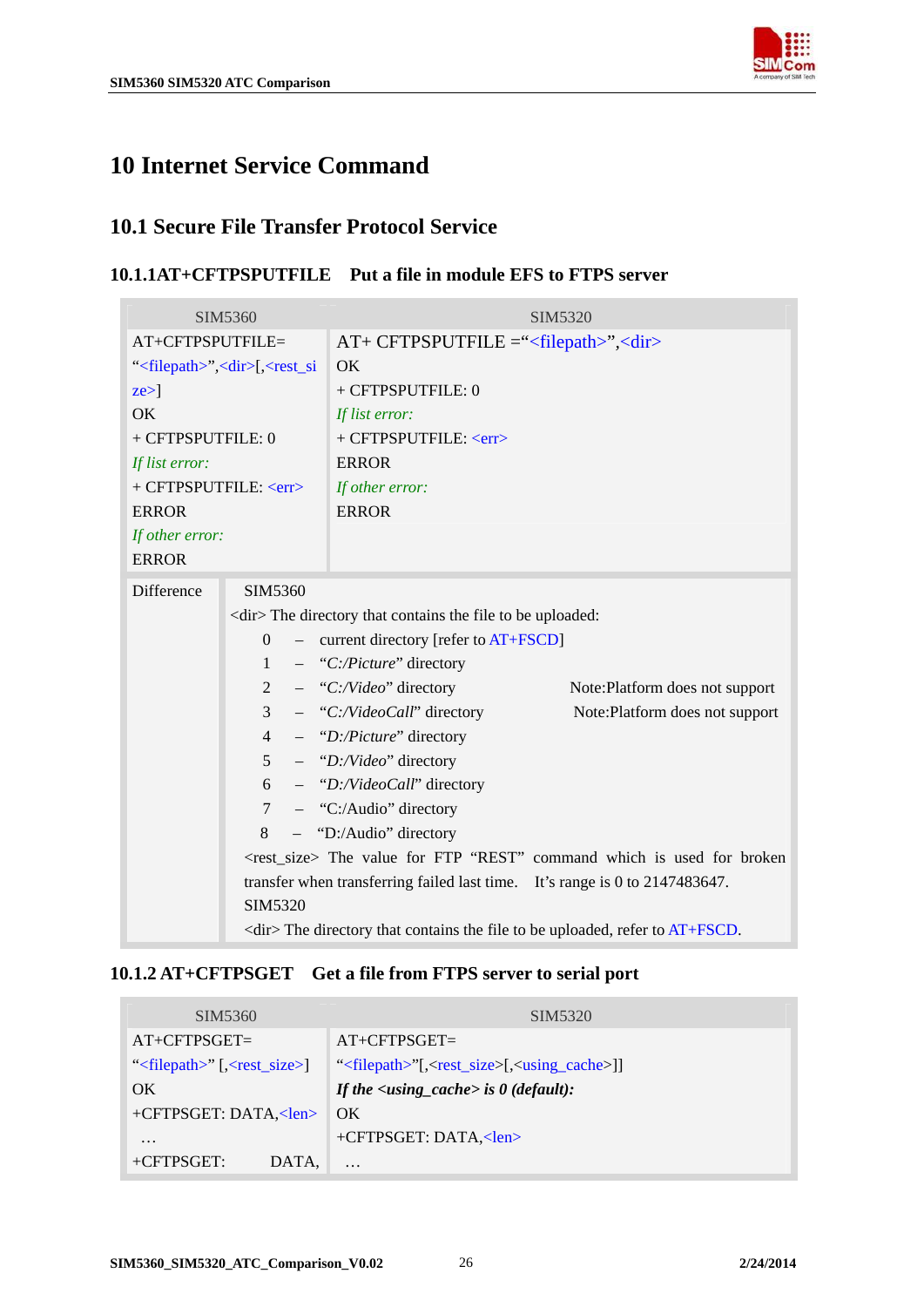

| $<$ len $>$             |                             | +CFTPSGET: DATA, <len></len>                                   |
|-------------------------|-----------------------------|----------------------------------------------------------------|
| .                       |                             | .                                                              |
|                         |                             | .                                                              |
| +CFTPSGET: 0            |                             | +CFTPSGET: 0                                                   |
|                         |                             |                                                                |
| If list error:          |                             | If the $\langle \text{using\_cache} \rangle$ is 1:             |
| + CFTPSGET: <err></err> |                             | OK                                                             |
| <b>ERROR</b>            |                             | +CFTPS: RECV EVENT                                             |
| If other error:         |                             |                                                                |
| <b>ERROR</b>            |                             | AT+CFTPSCACHERD?                                               |
|                         |                             | +CFTPSCACHERD: 102400                                          |
|                         |                             | OK                                                             |
|                         |                             |                                                                |
|                         |                             | //output cached data now:                                      |
|                         |                             | AT+CFTPSCACHERD                                                |
|                         |                             | +CFTPSGET: DATA, <len></len>                                   |
|                         |                             | $\ddots$                                                       |
|                         |                             | OK                                                             |
|                         |                             |                                                                |
|                         |                             | .                                                              |
|                         |                             |                                                                |
|                         |                             | +CFTPSGET: 0                                                   |
|                         |                             | If list error:                                                 |
|                         |                             | + CFTPSGET: <err></err>                                        |
|                         |                             | <b>ERROR</b>                                                   |
|                         |                             | If other error:                                                |
|                         |                             | <b>ERROR</b>                                                   |
| Difference              | SIM5360                     |                                                                |
|                         | SIM5320                     |                                                                |
|                         | <using_cache></using_cache> |                                                                |
|                         | $\Omega$                    | $-$ Do not use cache                                           |
|                         | $\mathbf{1}$                | - Use cache(Data will be output using AT+CFTPSCACHERD command) |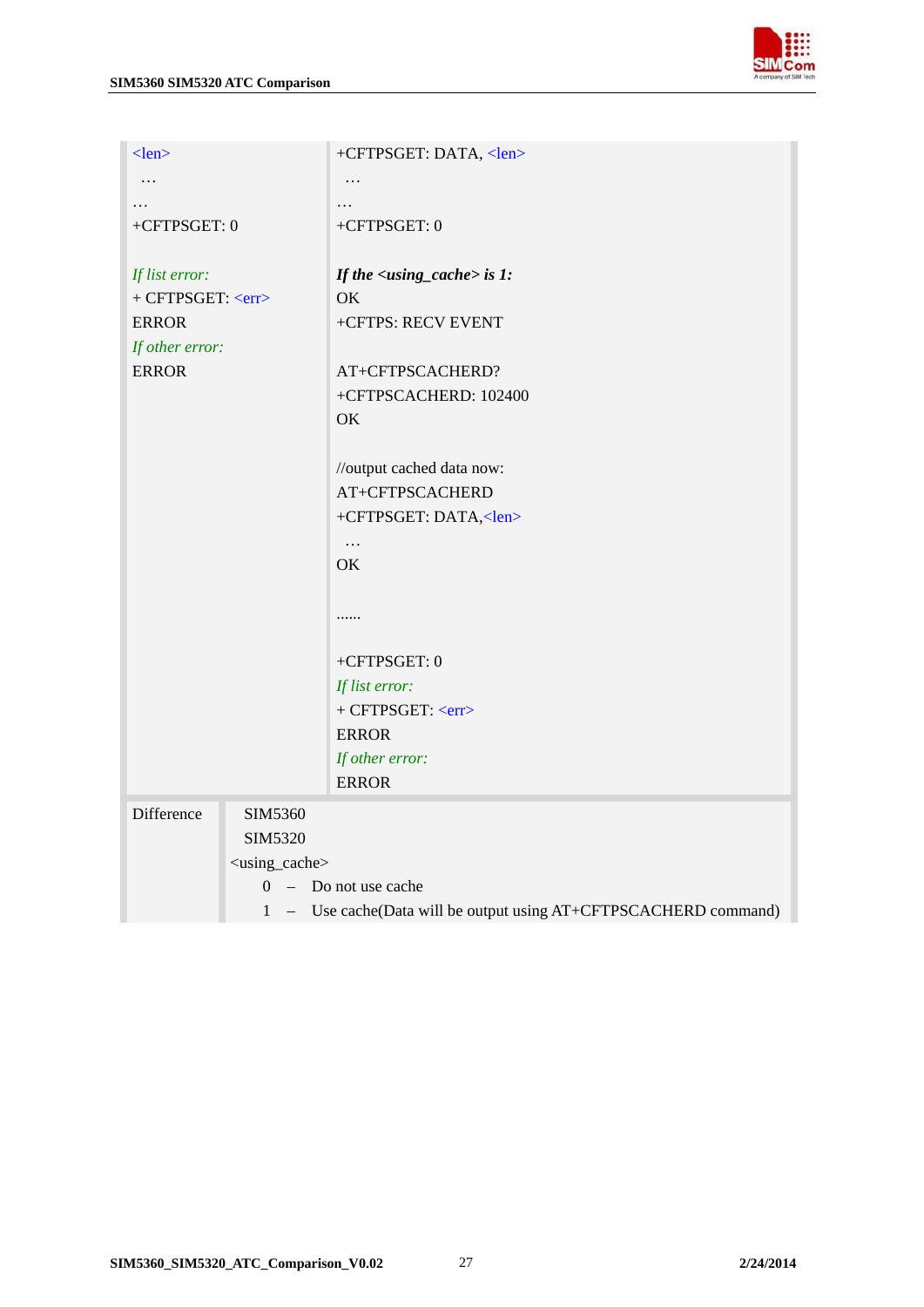

# <span id="page-28-0"></span>**11 GPS Related Command**

#### **11.1 AT+CGPSINFO Get GPS fixed position information**

| SIM5360                                                                                                                                                                     | SIM5320                                                                                                                                                                 |
|-----------------------------------------------------------------------------------------------------------------------------------------------------------------------------|-------------------------------------------------------------------------------------------------------------------------------------------------------------------------|
| $AT+CGPSINFO=$                                                                                                                                                              | $AT+CGPSINFO=\text{time}$                                                                                                                                               |
| OK.                                                                                                                                                                         | OK                                                                                                                                                                      |
| $+CGPSINFO:$                                                                                                                                                                | $+CGPSINFO:$                                                                                                                                                            |
| $[\langle \text{lat}\rangle], [\langle N/S\rangle], [\langle \text{log}\rangle], [\langle \text{E/W}\rangle], [\langle \text{date}\rangle], [\langle \text{angle}\rangle],$ | $[\langle \text{lat}\rangle], [\langle N/S\rangle], [\langle \text{log}\rangle], [\langle \text{E/W}\rangle], [\langle \text{date}\rangle], [\langle \text{UT}\rangle]$ |
| UTC time>],[ <alt>],[<speed>],[<course>]</course></speed></alt>                                                                                                             | $C \times \times$ ],[ <alt>],[<speed>],[<course>]</course></speed></alt>                                                                                                |
| .                                                                                                                                                                           | AmpI/AmpQ: <ampi>/<ampq></ampq></ampi>                                                                                                                                  |
|                                                                                                                                                                             | .                                                                                                                                                                       |
| Difference<br>SIM5360 does not support this parameter<br>$SIM5320$ AmpI/AmpQ: <ampi>/<ampq></ampq></ampi>                                                                   |                                                                                                                                                                         |

#### **11.2 AT+CGPSNMEA Configure NMEA sentence type**

|                                      | SIM5360                                  | SIM5320                               |
|--------------------------------------|------------------------------------------|---------------------------------------|
| $AT+CGPSNMEA=?$                      |                                          | $AT+CGPSNMEA=?$                       |
|                                      | $+CGPSNMEA:$ (scope of $\langle$ nmea>)  | +CGPSNMEA: (scope of $\langle$ nmea>) |
| OK.                                  |                                          | OK.                                   |
| $AT+CGPSNMEA?$                       |                                          | $AT+CGPSNMEA?$                        |
| $+CGPSNMEA$ : $\langle nmea \rangle$ |                                          | $+CGPSNMEA: \langle nmea \rangle$     |
| OK.                                  |                                          | OK.                                   |
| $AT+CGPSNMEA=<$ nmea>                |                                          | $AT+CGPSNMEA = < nmea$                |
| OK.                                  |                                          | OK.                                   |
| <b>Difference</b>                    | $SIM5360$ <nmea> Range – 0 to 31</nmea>  |                                       |
|                                      | $SIM5320$ <nmea> Range – 0 to 511</nmea> |                                       |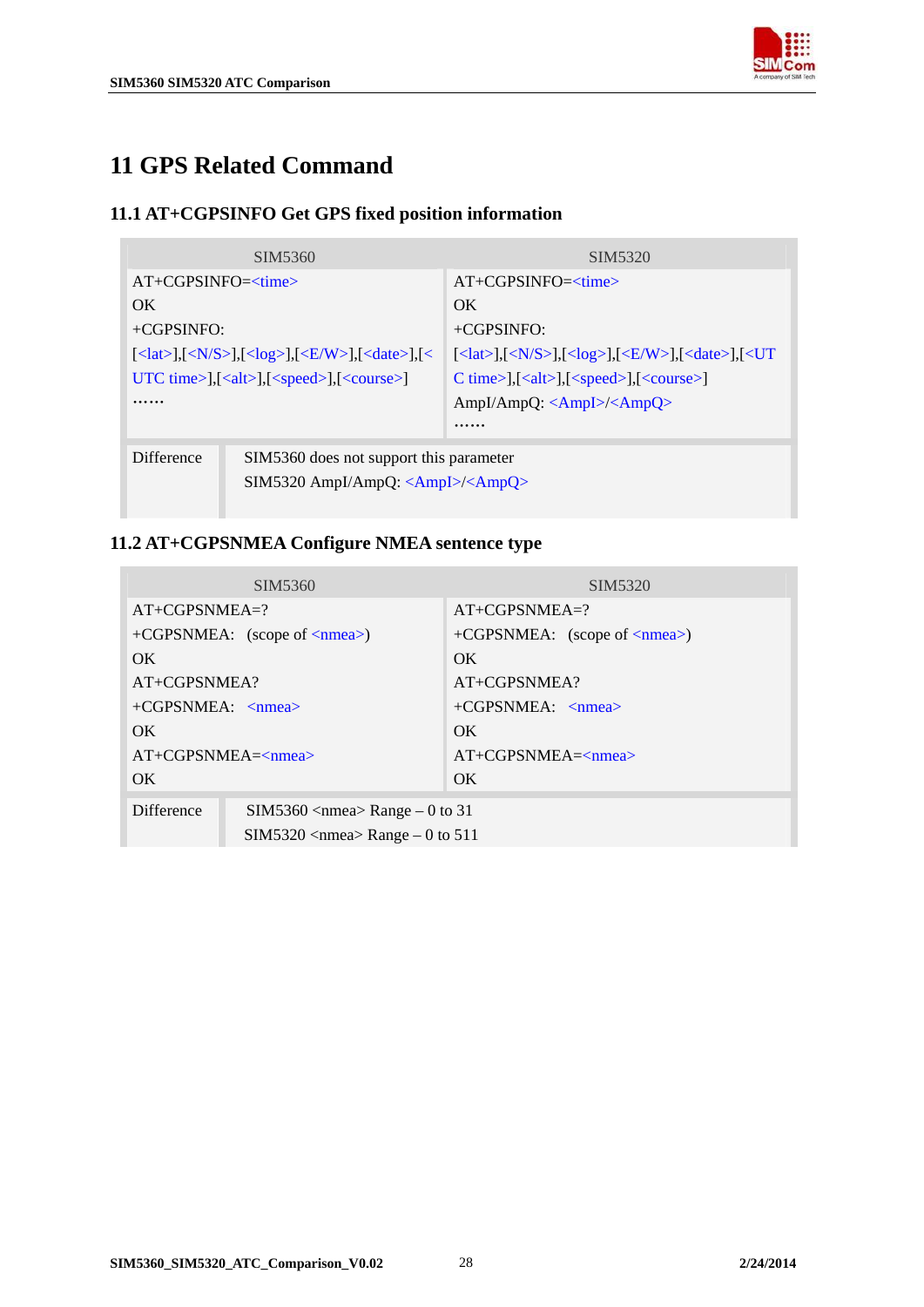

# <span id="page-29-0"></span>**12 File System Related Commands**

#### **12.1 AT+FSMEM Check the size of available memory**

| SIM5360                                                                                                                                                                                                                                                                                                                                                                                                                                                                      | SIM5320                                                                                                                                       |  |
|------------------------------------------------------------------------------------------------------------------------------------------------------------------------------------------------------------------------------------------------------------------------------------------------------------------------------------------------------------------------------------------------------------------------------------------------------------------------------|-----------------------------------------------------------------------------------------------------------------------------------------------|--|
| $AT+FSMEM=?$                                                                                                                                                                                                                                                                                                                                                                                                                                                                 | $AT+FSMEM=?$                                                                                                                                  |  |
| If SD card exist:                                                                                                                                                                                                                                                                                                                                                                                                                                                            | OK                                                                                                                                            |  |
| +FSMEM: (list of supported <limit>s),(list of<br/>supported <timer>s)<br/>OK.<br/>If SD card doesn't exist:<br/>OK<br/><math>AT + FSMEM?</math><br/>AT+FSMEM=<limit>,<timer><br/>AT+FSMEM<br/>If SD card exist:<br/>+FSMEM:<br/><math>C: (&lt;\theta</math>total&gt;,<br/><math>\langle used\rangle</math>,<br/>D:(<total>,<used>)<br/>OK<br/>If SD card doesn't exist:<br/>+FSMEM: C:(<total>, <used>)<br/>OK</used></total></used></total></timer></limit></timer></limit> | AT+FSMEM<br>$+FSMEM: C:(, )$<br>OK                                                                                                            |  |
| Difference                                                                                                                                                                                                                                                                                                                                                                                                                                                                   | SIM5320 does not support AT+FSMEM?<br>SIM5320 does not support AT+FSMEM= <limit>,<timer><br/>SIM5320 does not support SD Card</timer></limit> |  |

## **12.2 AT+FSLOCA Select storage place**

| SIM5360                                                                                                                          | SIM <sub>5320</sub>                                            |
|----------------------------------------------------------------------------------------------------------------------------------|----------------------------------------------------------------|
| $AT + FSLOCA = ?$                                                                                                                | $AT + FSI \cdot OCA = ?$                                       |
| $+FSLOCA$ : (list of supported $\langle \text{loca} \rangle$ s)                                                                  | $+$ FSLOCA: (list of supported $\langle \text{loca}\rangle$ s) |
| OK.                                                                                                                              | OK.                                                            |
| $AT + FSLOCA?$                                                                                                                   | $AT + FSLOCA?$                                                 |
| $+FSLOCA: <$ loca>                                                                                                               | $+FSLOCA: <$ loca>                                             |
| OK.                                                                                                                              | OK.                                                            |
| $AT + FSI \cdot OCA = loca$                                                                                                      | $AT + FSI \cdot OCA = loca$                                    |
| OK.                                                                                                                              | OK                                                             |
| Difference<br>SIM5360 <loca> range 0~1 0: C:/ 1:D:/<br/>SIM5320 <loca> always 0 (C:/), SIM5320 not support SD Card</loca></loca> |                                                                |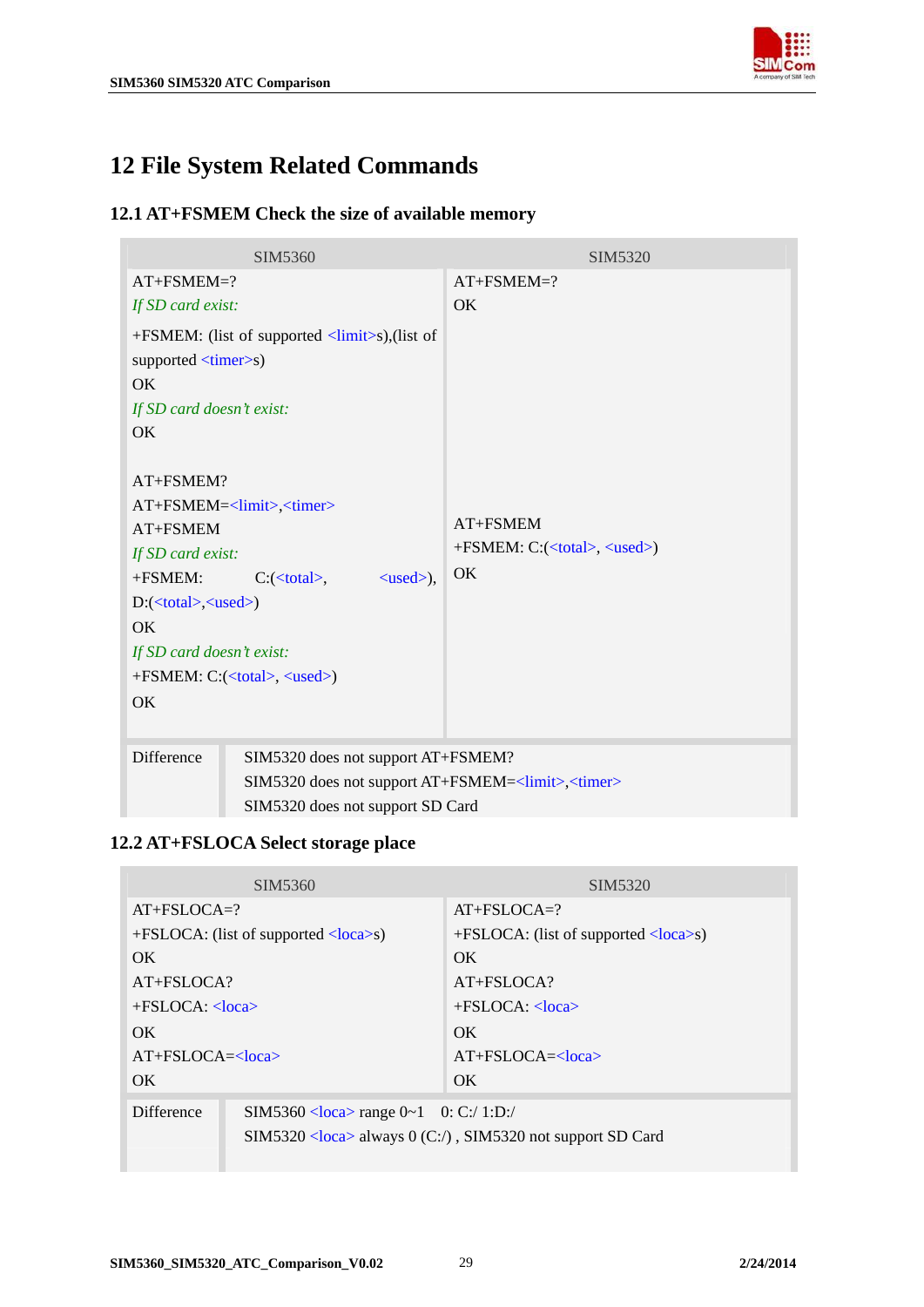

#### <span id="page-30-0"></span>**12.3 AT+FSFMT Format the storage card**

|              | SIM <sub>5360</sub>                                                       | SIM5320 |
|--------------|---------------------------------------------------------------------------|---------|
| $AT+FSFMT=?$ |                                                                           |         |
| OK           |                                                                           |         |
| AT+FSFMT OK  |                                                                           |         |
| Difference   | SIM5320 does not support sdcard. So SIM5320 does not support this command |         |